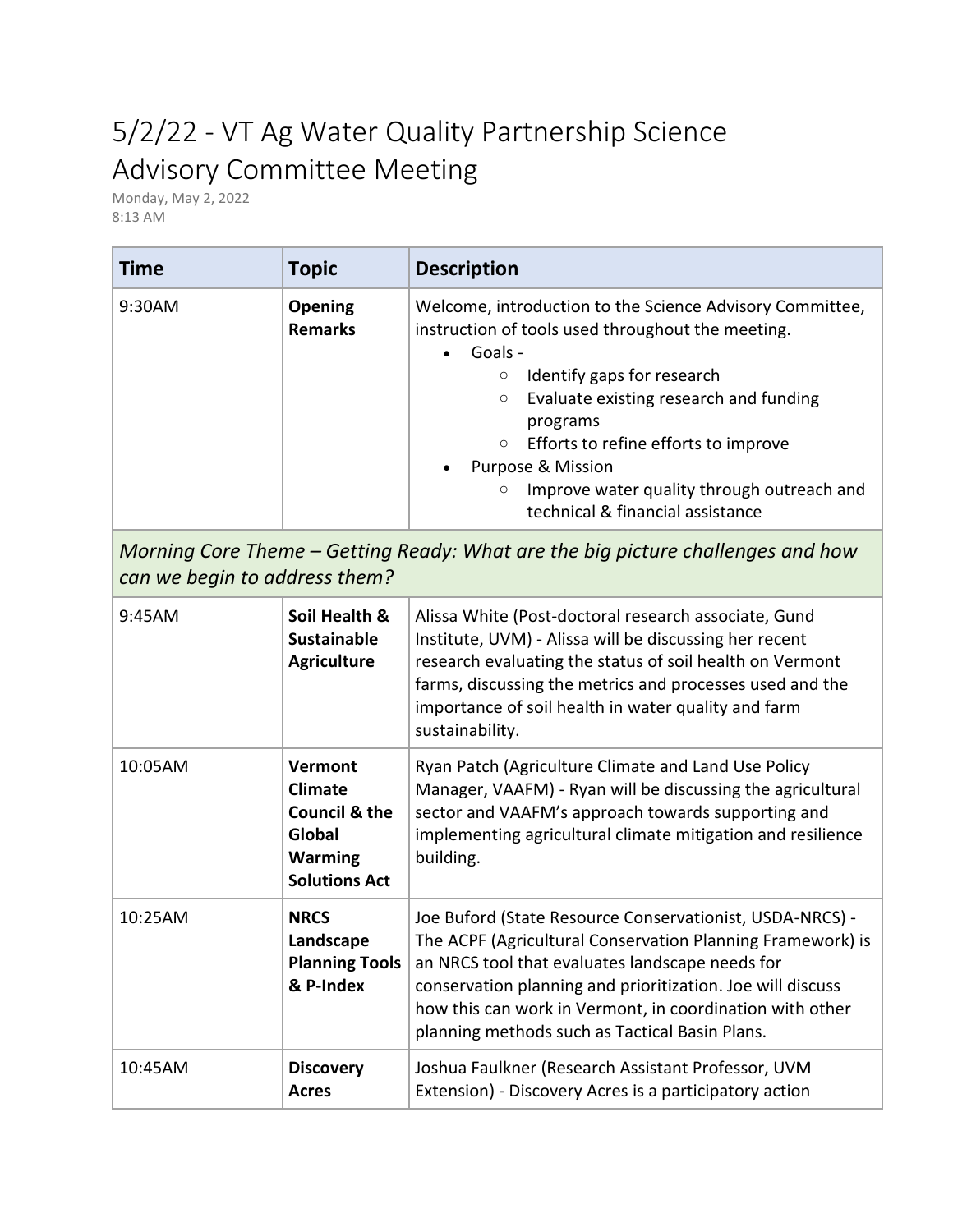|                                                                      | <b>Research</b><br><b>Model</b>                                                          | research model, created to understand the impact of<br>conservation practices on water and soil quality. In 2020,<br>Discovery Acres was established on a privately-owned farm<br>in the St. Albans Bay Watershed. Joshua will discuss exciting<br>research projects beginning on this farm by Extension staff.                                                                                                                                                                                          |  |  |
|----------------------------------------------------------------------|------------------------------------------------------------------------------------------|----------------------------------------------------------------------------------------------------------------------------------------------------------------------------------------------------------------------------------------------------------------------------------------------------------------------------------------------------------------------------------------------------------------------------------------------------------------------------------------------------------|--|--|
| 10:55AM                                                              | <b>Break</b>                                                                             |                                                                                                                                                                                                                                                                                                                                                                                                                                                                                                          |  |  |
| Midday Core Theme – Vermont Research: Nutrients and Management       |                                                                                          |                                                                                                                                                                                                                                                                                                                                                                                                                                                                                                          |  |  |
| 11:00AM                                                              | <b>Whole Farm</b><br><b>Nutrient</b><br><b>Study</b>                                     | Heather Darby (UVM Extension Professor in agronomy and<br>soils) - This active project will demonstrate how, through<br>whole farm nutrient management, major improvements can<br>be made to water quality through reduced phosphorus<br>loading and improved farm viability. Heather will discuss<br>how her team is working closely with five farms located in<br>critical source areas to build a program that implements<br>comprehensive phosphorus management strategies on a<br>whole farm level. |  |  |
| 11:20AM                                                              | <b>Tile Drain</b><br><b>Filters</b>                                                      | Dave Braun (Stone Environmental) - Dave has ongoing<br>extensive research into tile drains and the use of filters for<br>water quality improvement and will share prior results and<br>current projects.                                                                                                                                                                                                                                                                                                 |  |  |
| 11:40AM                                                              | <b>Field Practices</b><br>to Decrease<br><b>Phosphorus</b><br>from Tile<br><b>Drains</b> | Mike Winchell (Stone Environmental) - Mike will discuss this<br>project that developed a model for representing edge-of-<br>field phosphorus loads (surface and tile) and used the model<br>to investigate the impacts of innovative manure<br>management technologies on phosphorus loads.                                                                                                                                                                                                              |  |  |
| 12:00PM                                                              | Lunch                                                                                    |                                                                                                                                                                                                                                                                                                                                                                                                                                                                                                          |  |  |
| Afternoon Core Theme - Bringing National Research to the Local Level |                                                                                          |                                                                                                                                                                                                                                                                                                                                                                                                                                                                                                          |  |  |
| 12:30PM                                                              | <b>CEAP National</b>                                                                     | Lisa Duriancik (National CEAP Watershed Assessment<br>Leader, USDA-NRCS) - CEAP (Conservation Effects<br>Assessment Project) is a multi-agency effort to quantify the<br>amental effects of consequation practices and                                                                                                                                                                                                                                                                                   |  |  |

|         | Assessment Project) is a multi-agency effort to quantify the<br>environmental effects of conservation practices and<br>programs and develop the science base for managing the<br>agricultural landscape for environmental quality. Lisa will<br>share some of the national efforts and her work helping to<br>bring CEAP to Vermont. |
|---------|--------------------------------------------------------------------------------------------------------------------------------------------------------------------------------------------------------------------------------------------------------------------------------------------------------------------------------------|
| 12:50PM | <b>CEAP Vermont</b>   Joshua Faulkner (Research Assistant Professor, UVM<br>Extension) - Joshua is leading a paired CEAP watershed                                                                                                                                                                                                   |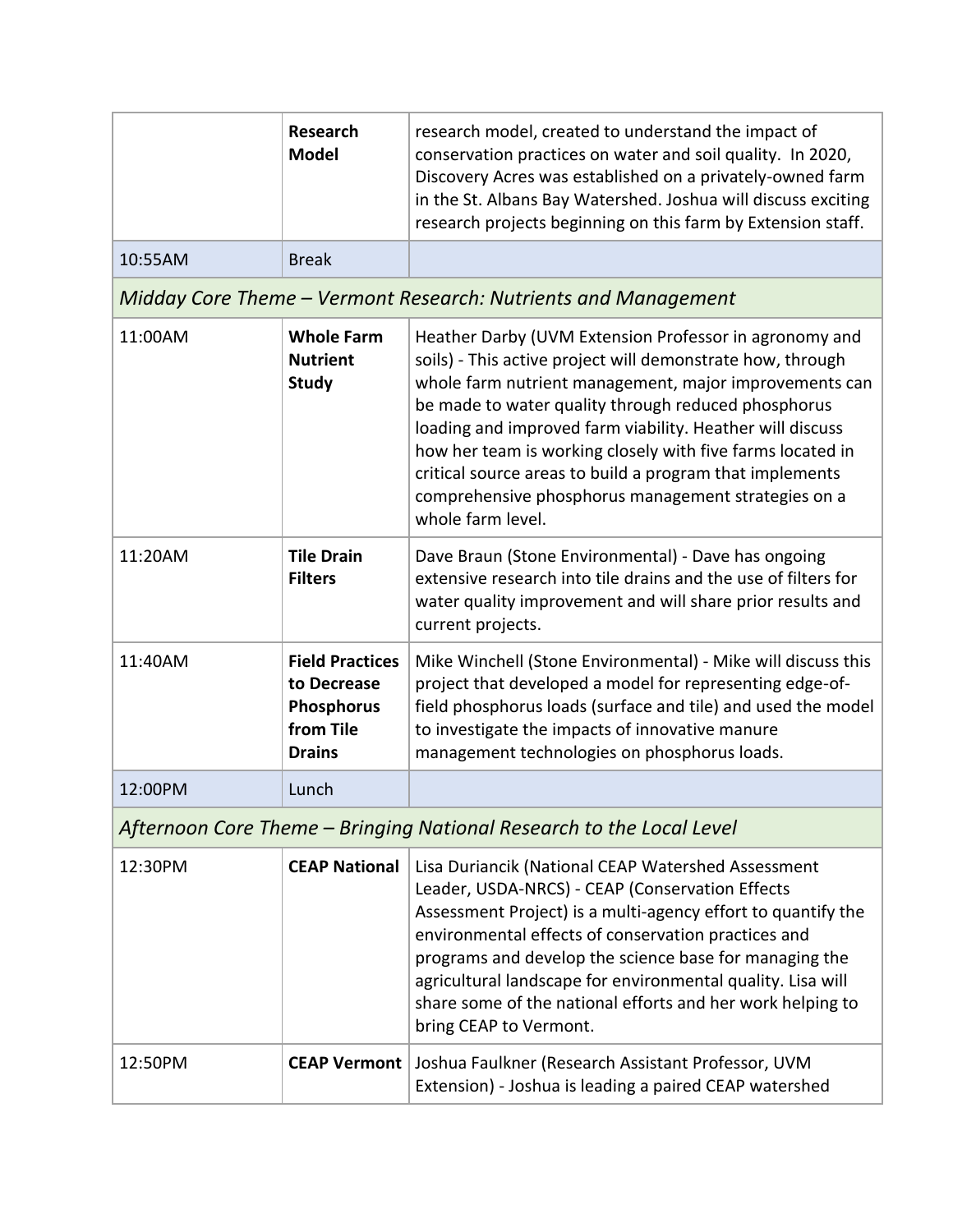|        |                                                                          | (Conservation Effects Assessment Project) study in Addison<br>County, as well as overseeing other CEAP-related efforts<br>that have brought national resources to Vermont. He will<br>share current efforts in these projects that are focusing on<br>conservation practices and water quality impacts.                                                                       |
|--------|--------------------------------------------------------------------------|-------------------------------------------------------------------------------------------------------------------------------------------------------------------------------------------------------------------------------------------------------------------------------------------------------------------------------------------------------------------------------|
| 1:10PM | <b>Legacy</b><br>Phosphorus &<br><b>Conservation</b><br><b>Practices</b> | Dr. Peter Kleinman (Research leader and Soil scientist, ARS,<br>USDA, Associate Professor of Soil Science, Penn State<br>University). Peter is nationally recognized as an expert in<br>conservation practices and phosphorus and will highlight<br>two key research areas: legacy phosphorus and avoiding<br>potential conservation tradeoffs associated with<br>phosphorus. |
| 1:40PM | Closing<br><b>Remarks</b>                                                | Bringing it all together, reflecting on core themes, looking<br>forward.                                                                                                                                                                                                                                                                                                      |
| 2:00PM | Adjourn                                                                  |                                                                                                                                                                                                                                                                                                                                                                               |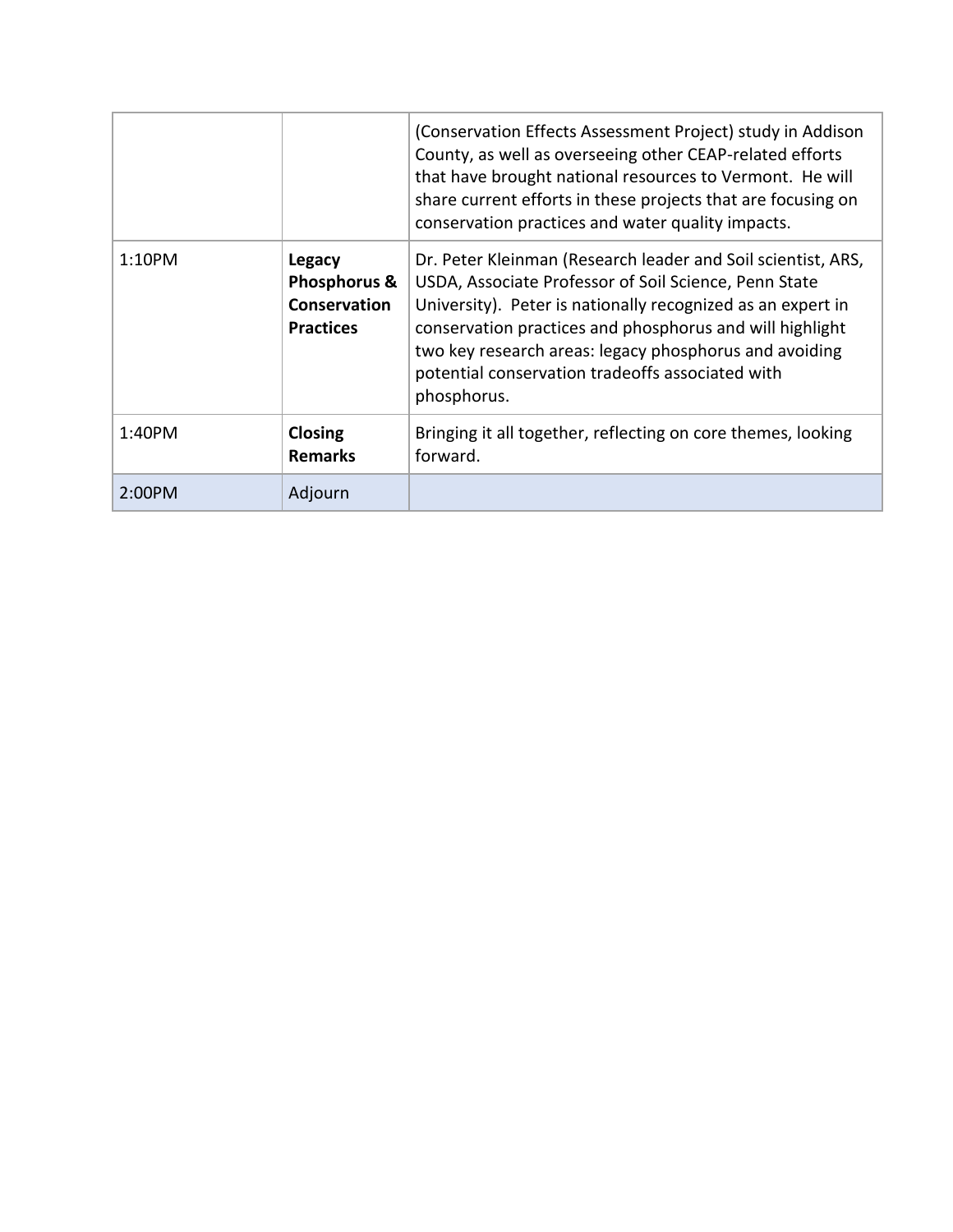## Soil Health & Sustainable Agriculture - Alissa White

Monday, May 2, 2022 8:19 AM

## The State of Soil Health In Vermont

- Project responding to new interest in soil health
	- o Sinking carbon
	- o Drought resilience
	- o Increasing yields
- Need an understanding of where we are out, where we are starting from
	- o Existing soil health monitoring statewide
- Goals
	- o Establish baseline soil health indicators
		- Carbon stocks, ecosystem services
	- o Collect standardized sampling
	- o Share information back to farmers
	- o Supported by many collaborators and partners
	- o Build skills and capacity
- Convenience sample
- Added some strategic sampling locations to augment existing monitoring
- Sampling from corn, pasture, hay, small number of field crops
- Soil health
	- o Definition (NRCS) : Continued capacity to function as vital ecosystem that supports plants, animals, humans
	- o Collection of samples
		- Cornell soil health + carbon stocks (bulk density & organic carbon)
		- Biological health
		- Management practices
- Sharing information back to farmers
	- o How soils compare to peers
- Findings to date
	- o Aggregate stability
		- Improves soil water retention
		- Resists erosion
		- Average across VT farm fields  $\sim$  47%
			- Greater in fields with perennial roots
	- o Bulk density
		- Indicator of soil pore space
		- Susceptible to damage, difficult to repair
		- Not a lot of data to compare to, findings are within expected range
		- Average  $\sim$ 1.35 g/cm $\sim$ 3
		- 1.6 is threshold that restricts root growth
	- o Organic matter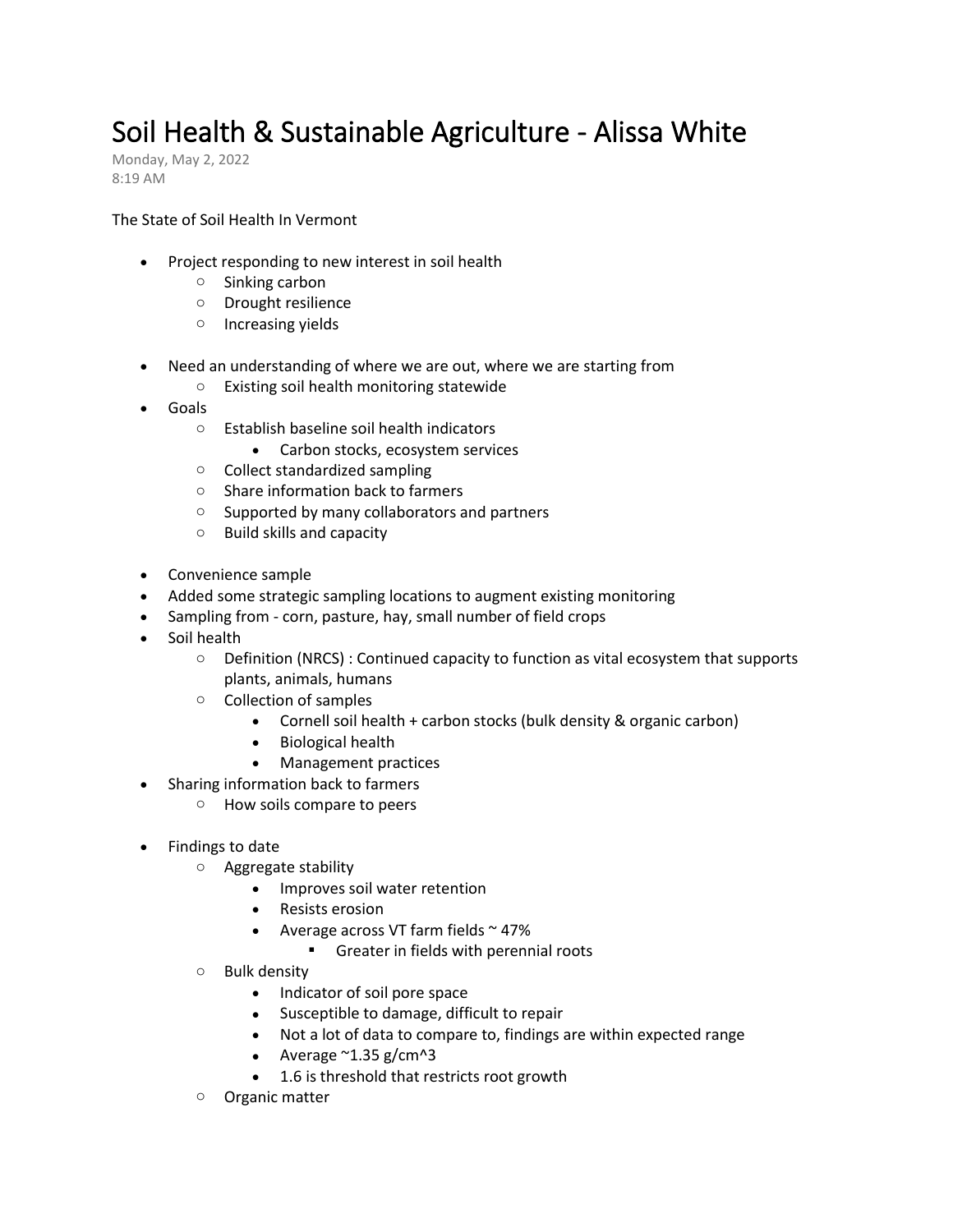- Trended higher in hay and corn fields but not statistically significant difference
- Average is higher across all crop types in VT compared to NY
- Average is 4.3%
- By soil texture soils with higher clay content in VT, expected to see higher organic matter content in VT
- Management dairies have
- o Soil carbon stock
	- Amount of carbon in a volume of soil
	- Average 93 MT/ha to 30cm depth
		- Comparable to european countries
		- VT samples show large range
- o Cornell assessment of soil scores
	- Generate scores for sample based on soil texture
	- VT doing well in organic matter, water retention
		- **·** Improvement soil respiration

## Questions!

How do you increase soil respiration

- Add organic matter
- Aggregate stability
	- o Increase days with perennial roots, reduced till, no till

Are farmers interested in learning about soil health?

- Very interested, excited to learn and improve
- See soil health as integral to operation and environmental
	- $\circ$  Connecting water quality practices to soil health can add to communications with farmers
- Very invested this is something already doing and wanting to do more/better

Is aggregate stability accurate after soil samples are collected?

- Wouldn't degrade super quickly
- Is there any degradation of the indicator through sampling/handling
	- o Standardized in lab testing process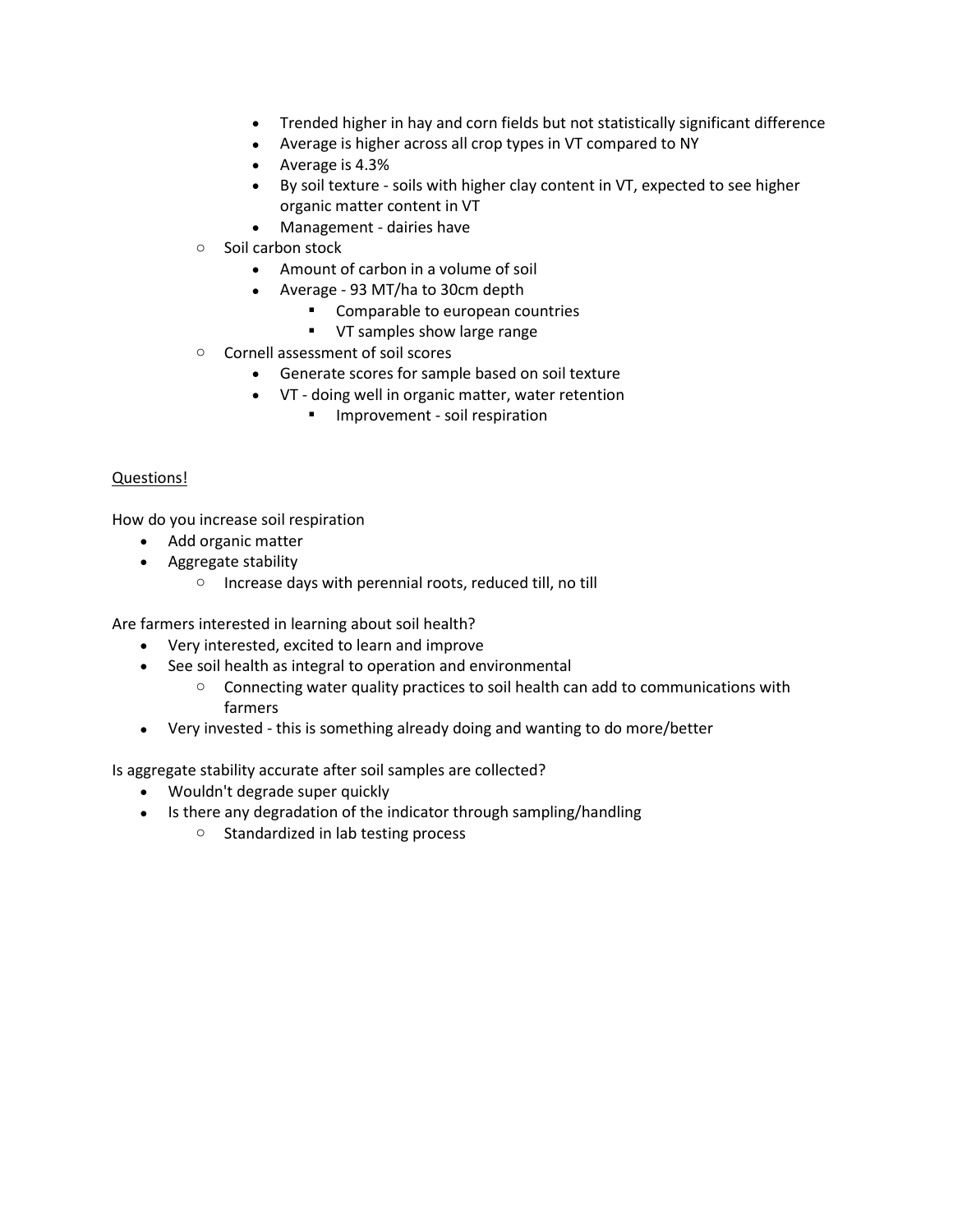# Vermont Climate Council & the Global Warming Solutions Act - Ryan Patch

Monday, May 2, 2022 8:20 AM

Vermont's Agricultural Mitigation Strategies

- Vermont is rural with large portion of natural and working lands
	- o Important topic for global warming solutions act
	- o Committee on evaluating sequestration potential on working lands
- IPCC summary of climate impacts
	- o Characterized as agricultural, forestry and other land uses
	- o Unique mitigation potential
		- Enhancement of emissions removal through sequestration
		- Reductions of emissions through changes in production and management practices
- Vermont Climate Action Plan
	- $\circ$  3 sections address agricultural sector and its role in climate resilience
- Many parts of the Global Warming Solutions Act
	- o Important emissions reductions requirements
		- 2025, 2030, 2050
	- o Agriculture role
		- GHG Emissions Inventory
			- Agriculture attributed 16%
			- Not included harvested wood products, land use change from forestry
- Framing mitigation and emissions reductions
	- $\circ$  Challenges land use practices that have water quality benefit have co-benefit for the climate, but difficult to track and credit farmers for this work
	- $\circ$  Sequestration rates in forestry sector would offset 42% of annual emissions
- Emissions Inventory
	- o Quantified emissions
		- Enteric fermentation
		- Manure emissions
		- Soil emissions
	- o Not included
		- Opportunity for soil carbon sequestration associated offset
		- Carbon stocks
- Climate Council
	- o Developed first carbon budget
	- o Quantify stock and rate of sequestration
		- Dependent on crop type interactive and changeable over time based on management practices
- State and federal programs
	- o Developing emission reduction coefficients
		- Considering sequestration and net reduction in emission
- VT Climate Mitigation Priorities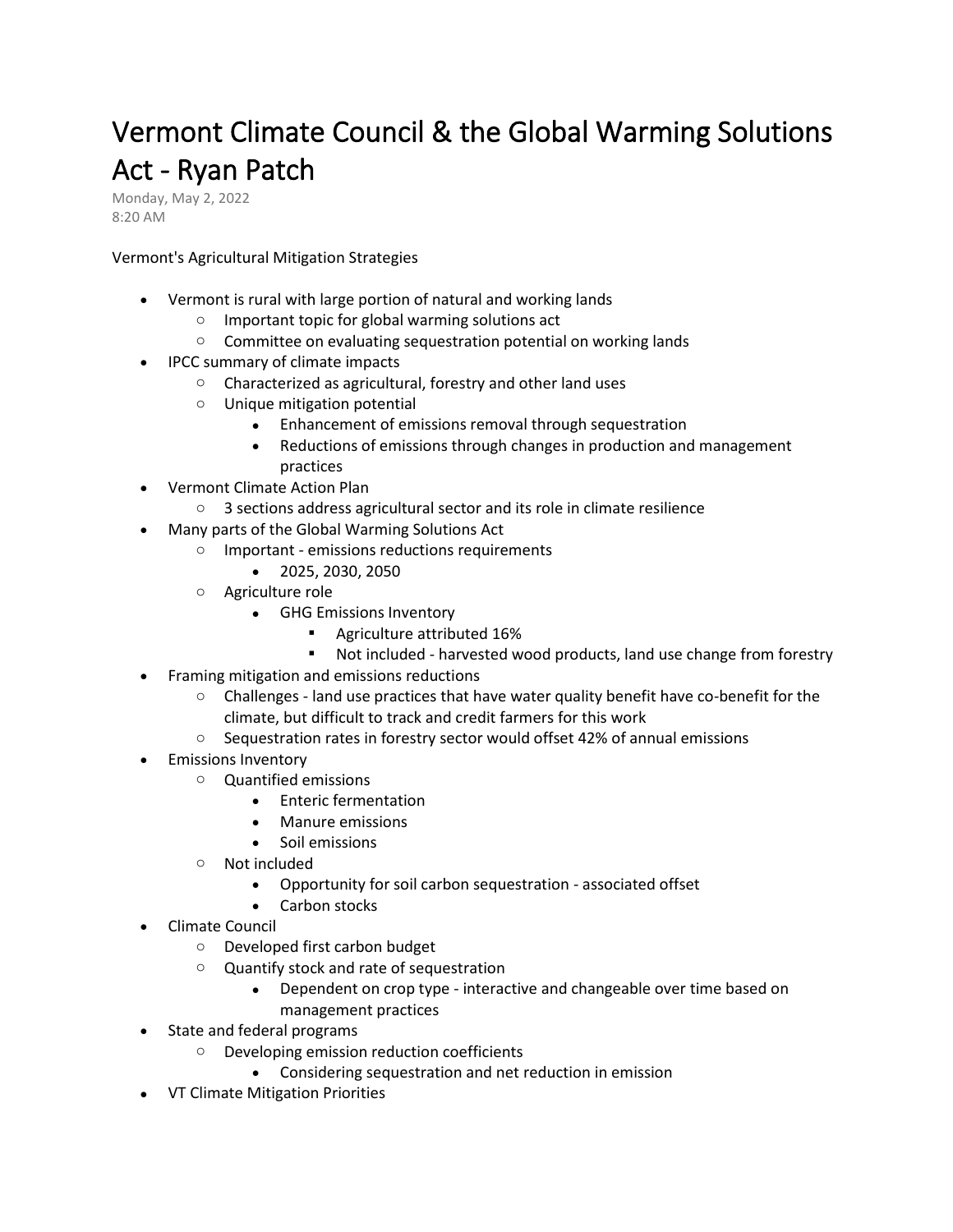- o Support farmers on implementation
- o Vermont specific research
	- Calibrate tools to improve quantification accuracy
- o Financial and technical assistance through education and outreach
	- Highlight the investment in climate mitigation and resilience provides many cobenefits
		- Water quality
		- Food security

## Questions!

Does Vt Climate Plan include restoration of farm fields to wetlands and forests?

- Farmers participate in wetland easements
- Voluntarily restore wetlands
- Acknowledge natural resource restoration projects have climate benefit is included in action plan
- Only 12% in ag, 74% in forests
	- $\circ$  In context of food security important to consider how much land area in ag production is needed to ensure northeast can support itself
- Long term climate resilience
	- o Ensuring land is stewarded to support productive agriculture in the northeast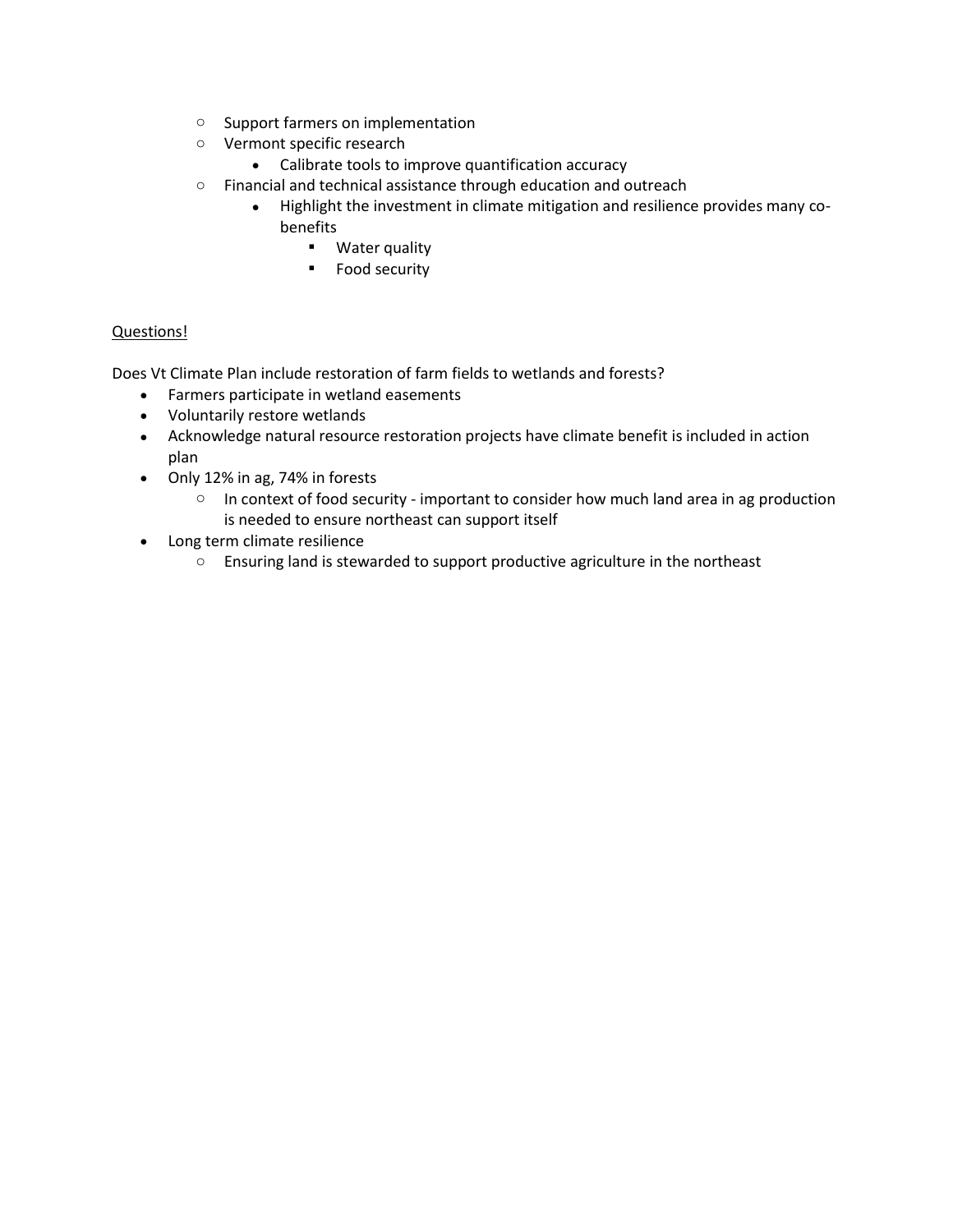## NRCS Landscape Planning Tools & P-Index - Joe Buford

Monday, May 2, 2022 8:20 AM

#### What is the ACPF?

- Ag Conservation Planning Framework
- GIS tool
- Developed in the West working to fit to VT and northeast

#### Why Use ACPF

- Promotes engagement
- Facilitates conservations with stakeholders
- Helps conservation professionals

#### What is in ACPF

- Riparian management
- Control water below fields
- Control water within fields
- Build soil health

#### **Output**

- Provides prioritization of areas well suited for conservation practices
	- o Grassed water ways
	- o Buffer strips
	- o Impounds
	- o Depression ID
	- o Drainage
	- o Bioreactors
	- o Riparian assessment

To see tool used

- Need to see conservation practice adoption to match with recommendations
- Calibrate tool to specifics of the region
- Look at where this has been used in other regions
	- o How can this be translated to our region
	- o Can help to inform understanding of stacked practices

#### Extended Functionality

- Field runoff risk scouting tool
	- o Looks at conservation practices, field slope, proximity
	- o Quantifiable, objective, prioritization
	- o Does not account for cover crop/soil health
- Riparian Assessment
	- o High res elevation data
	- o Doesn't recognize buffers
		- Needs more parameters to be able to estimate buffer width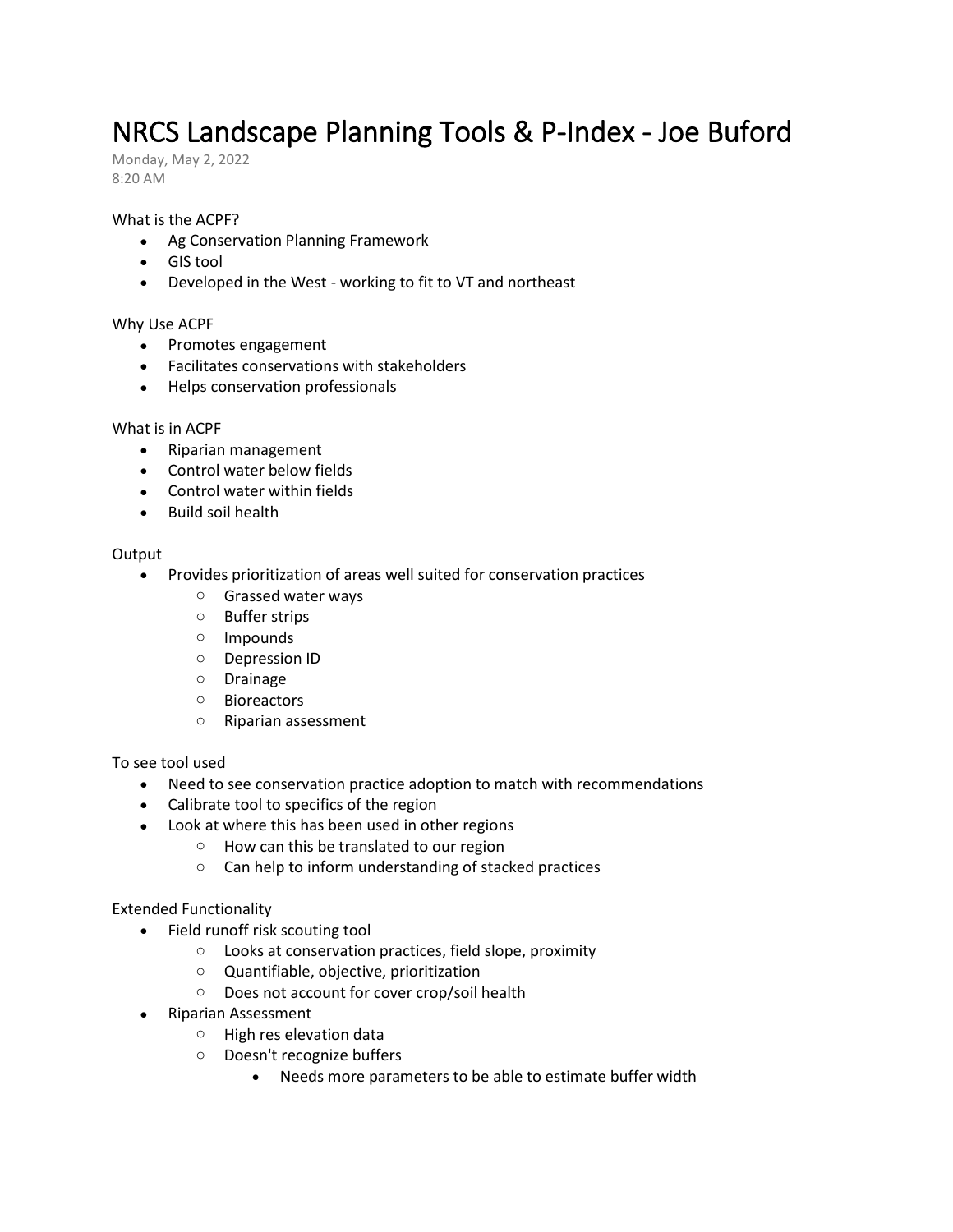## **Opportunities**

- Grant program or TMDL planning
- Used to identify proxy practices (translated from applicability in Western US)
- Ancillary data used for other projects, lots of data, could be developed to statewide datasets and resources

## Limitations

- Someone needs to do the work to make this useable
- Riparian buffer analysis can be improved functionally

## Weaknesses

- Subset of practices, no accounting of existing practices
- Going to take time

## Threats

• Required staffing

## Questions!

What other types of tools can be integrated into ACPF?

- FFI, Tile Drains, UAP, interface with CART?
- CART project agency is starting to look into, ACPF is currently outside, but working to integrate into CART
- Potential to integrate other tools to work with this tool
	- o Can be retrofitted
	- o Requires aggregate data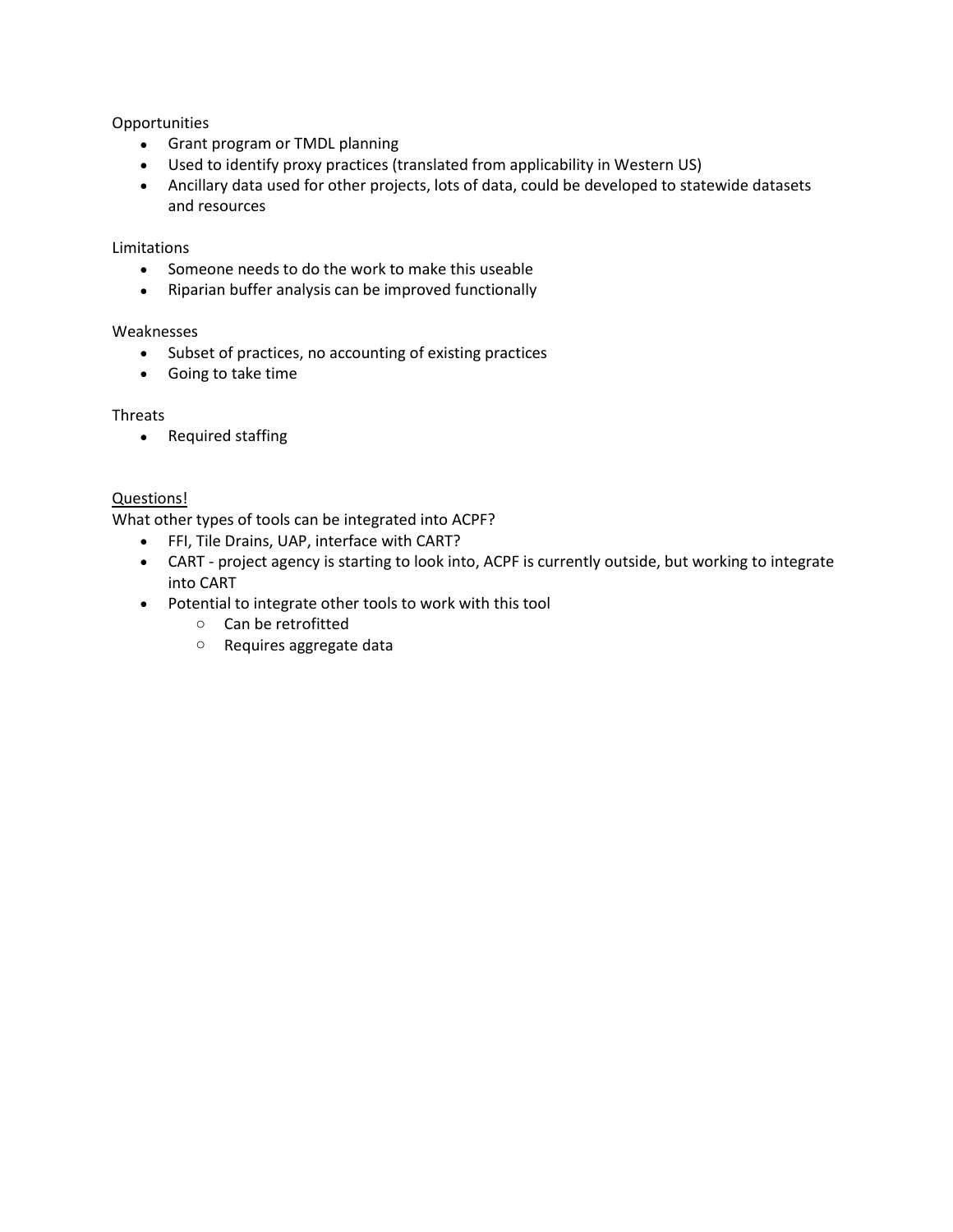## Discovery Acres Research Model - Joshua Faulkner

Monday, May 2, 2022 8:20 AM

## Discovery Acres

- Project inspired by participatory action research
- Active advisory board agencies & farmers
	- $\circ$  Helping develop/define research questions that will be answered through field research
- Part of national discovery farms network
	- o Brings opportunity for collaboration with other teams from other states
- Located in Jewett Brook watershed, St. Albans Bay / Franklin Co.
	- o Heavy clays, poor drainage
	- o Agriculturally intensive area
	- o Recurring water quality issues
- Field scale research done with multiple large plots 3-4acres each
	- o Shaping of fields to create miniature watersheds
		- Monitoring stations capture surface runoff
		- Drainage tile systems in 2 of the watersheds
	- o Monitoring flow surface and subsurface
		- Automatic samplers
			- Nitrogen, phosphorus, TSS
		- Measuring yield
	- o Comparing effect of conventional vs alternative (advanced BMP)
		- In drained vs undrained condition
		- How can best management practices address ?
- Installed in 2020
- Paired watershed study
	- o Calibration period 2020 2022
	- o Treatment period fall 2022
- Control
	- o Cover crop + corn silage, surface applied manure, conventional tillage
- **Treatment** 
	- o Cover crop, no till planting, manure injection
- Provides platform for additional research and demonstration
	- o GHG emissions
	- o Field scale hydrology
	- o Infrastructure and model is in place to use moving forward

## Questions!

Are there opportunities for tours and workshops at site?

• Yes, will be developing signage and will post field dates, we want the community to come see the site and provide input

Thoughts on roller crimper termination?

• Don't have to make a decision quite yet, but are thinking about and would like to do if possible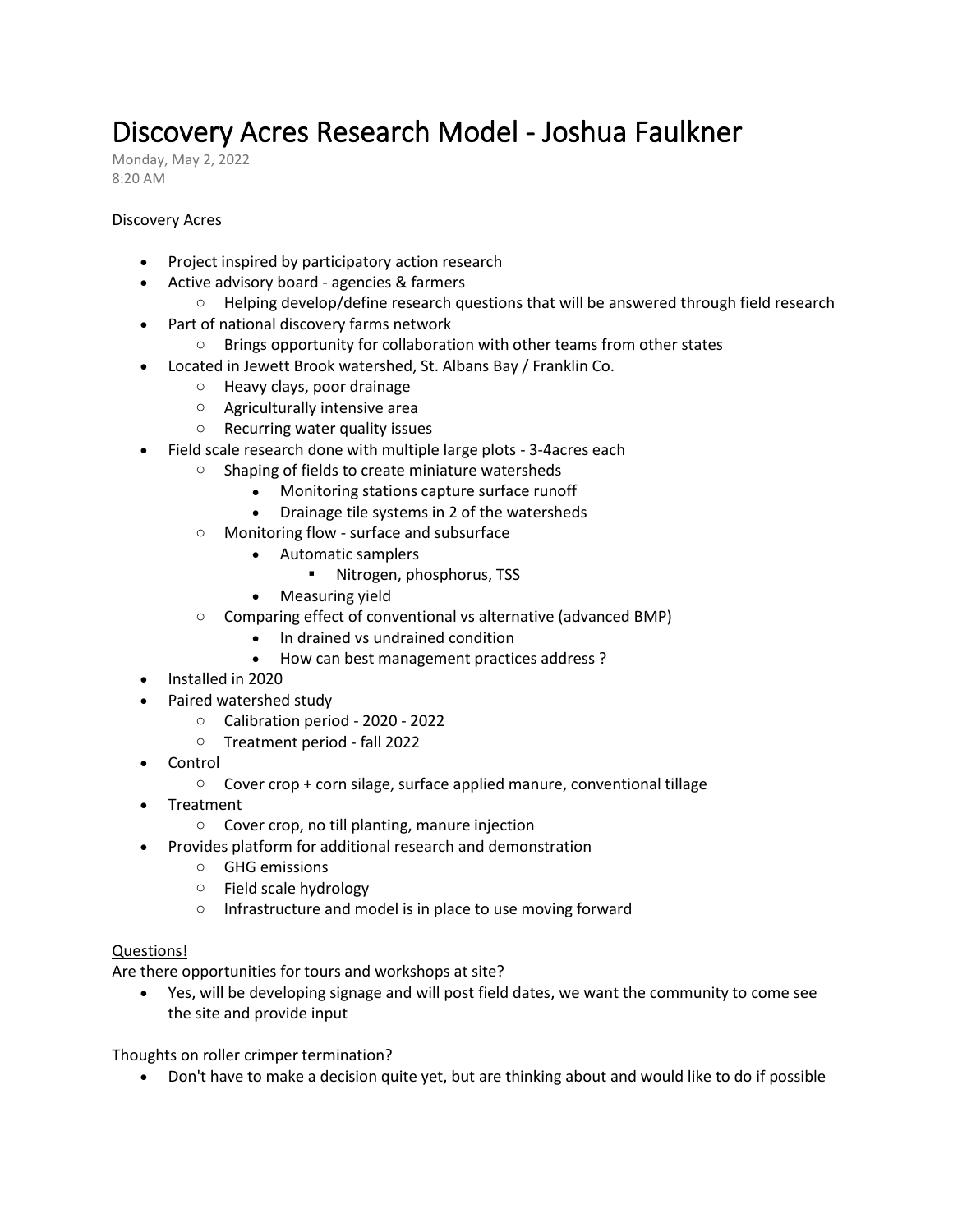Has road drainage been disconnected from test plots?

• Yes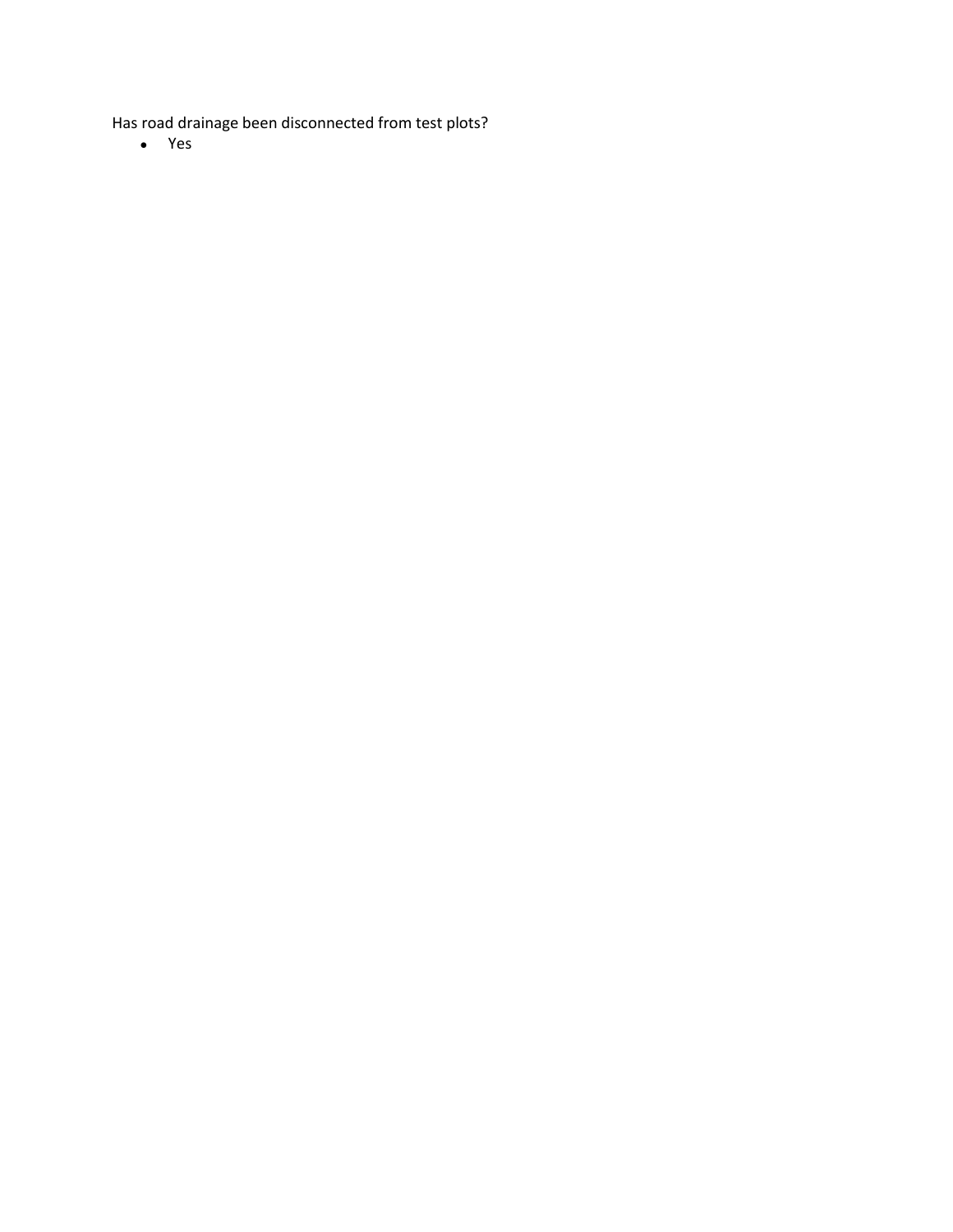## Whole Farm Nutrient Study - Heather Darby

Monday, May 2, 2022 8:21 AM

Tighten nutrient cycling on the farm

Using variety of tools and skillsets to accomplish this

- Whole farm nutrient balance tool
- Nutrients imported
	- o Animals, feed, bedding, fertilizer
- Nutrients exported
	- o Animals, milk, manure, crops
- Look at net balance
	- $\circ$  More imports than exports loading = more P than crops are using and increasing soil P levels over time
		- Gains to be made?
- Nutrient management plan
	- $\circ$  Lots goes into developing a good nutrient management plan
	- o Goal reduce loading, minimize transport
- Precision feed management
	- o Improve: nutrient efficiency, non-imported feed
	- o Optimize: feed and nutrient needs
	- o Reduce: overfeeding
- Benchmarks set to establish goal/target for the project
	- o >60% of diet feeds grown on farm (means imported 40% feed)
	- o Reduce P in ration
	- o Benchmarks set to increase animal health & reduce loading

Conducting whole farm nutrient planning with 5 farms in critical watersheds

• Varying operation methods/sizes etc

Results/findings

- Large farm
	- o All P imported from grain
	- o Diet exceeds P and N requirements
	- o Less than benchmark homegrown forage
	- o Improvement opportunities
		- Could up to 80% homegrown feed
		- Excellent feed quality, focus on NDFd
		- Lots of stored corn but purchasing feed shift corn acreage to perennial forage to limit need to purchase feed
	- o Lots of progress
		- Shifted 200 acres of corn to perennial
		- Adoption of no-till & rolled and crimped
		- Updated forage diet to 72%
		- Reduced P imports by 5tons/year
		- Substantial savings from reduced purchase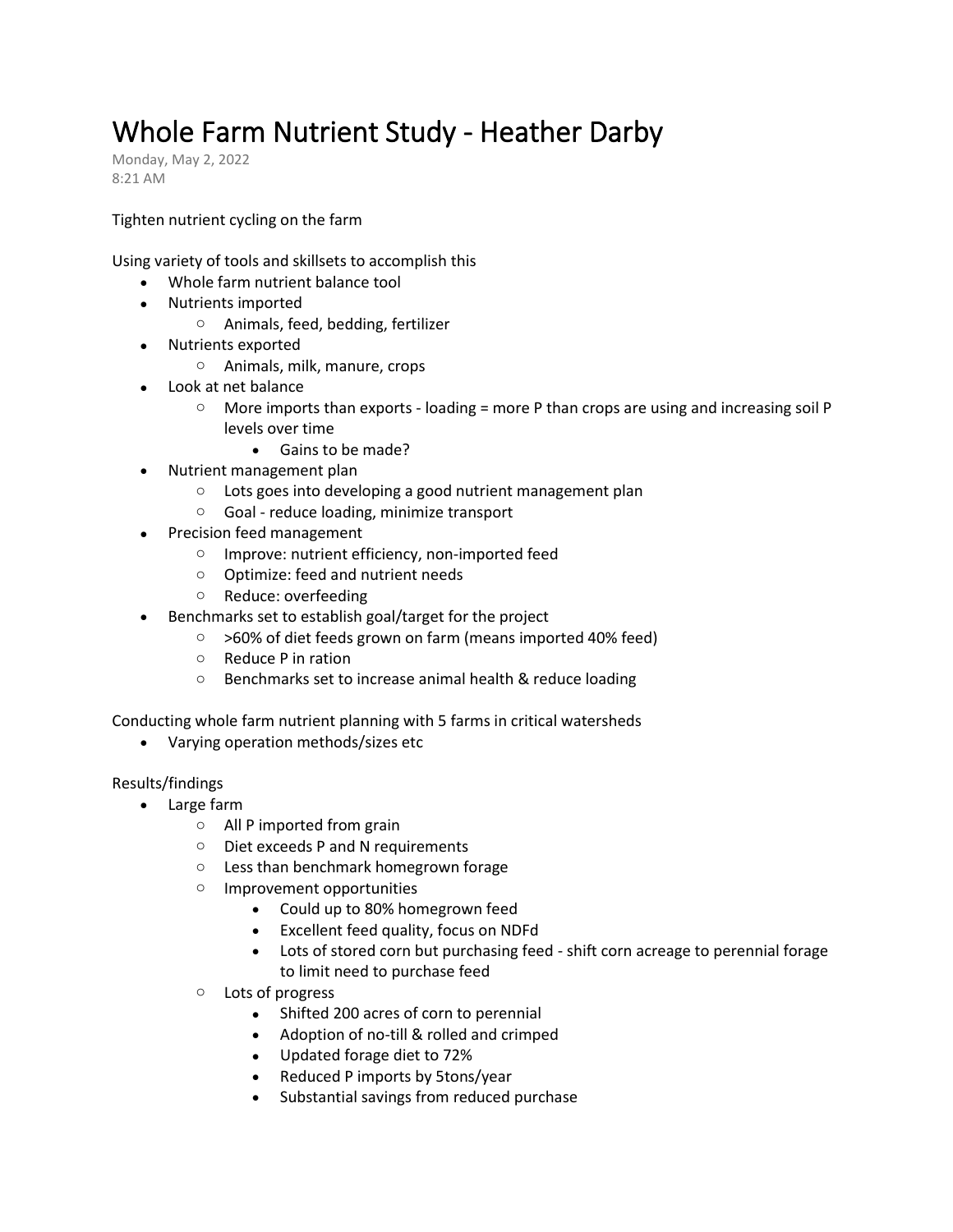- Small farm
	- o 100% P imports from grain
	- o Optimal nutrient balance
	- o 60-70% homegrown feed
	- o NMP implemented
	- o Soil test P within average
	- o Opportunities
		- Up to 85% homegrown feed
		- Excellent feed quality, focus on NDFd
		- LIMITATION feed storage
	- o Progress (dependent on updated storage)
		- New seedings new varieties
		- Up to 90% forage lot of fluctuation
		- Can reduce grain by over 50%
		- Can reduce # of cows
		- Substantial savings opportunity
- Medium farm
	- o Most P import from grain
	- o Not enough homegrown feed, potential for up to 85%
	- o Excellent feed quality, focus on NDFd
	- o LIMITATION feed storage
	- o Progress
		- P loading is down
		- Homegrown grain increased
- **Organic** 
	- o Needs lots of improvement

## Takeaways

- Need to improve perennial forage quality
- Need to improve storage on farms good quality feed coming out of fields can be stored and used - all farms should be at 70% homegrown forage
	- $\circ$  High homegrown feed = low cost, high milk production
	- o Lack of storage leads to spoilage
- Farms are doing well following NMP
- Land base could support higher forage diets
- Work on conservation in corn fields is showing
- Not as much focus on perennial forages
	- o Nutritionists feeding what is known and available
- No cost share in these areas
- Potential and return on investment is high!

## Questions!

What is the relationship/reception with nutritionists in moving to more homegrown feed?

- It depends, some farms have fired nutritionist as result of project
- Some nutritionists are really excited to be involved and learn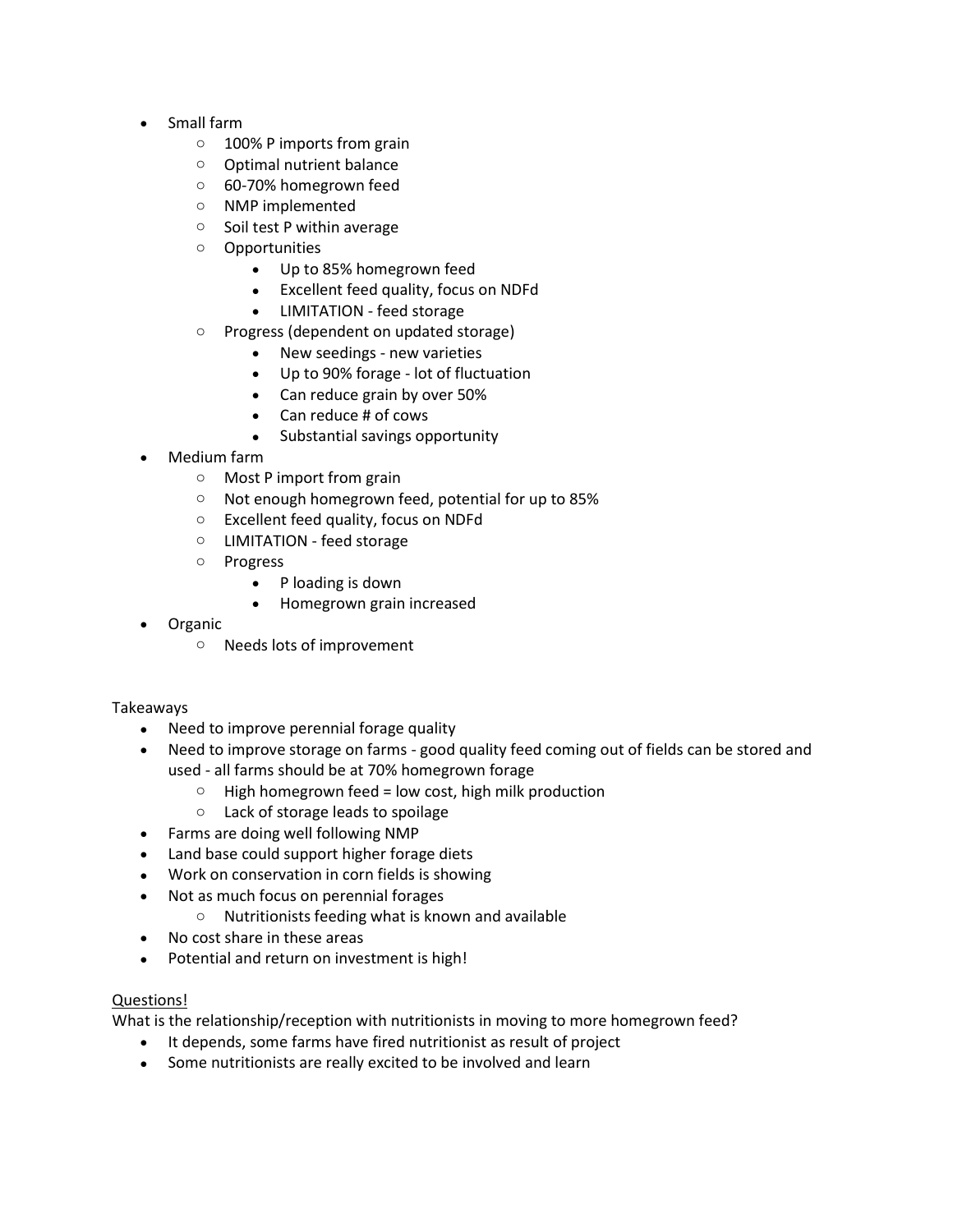## Tile Drain Filters - Dave Braun

Monday, May 2, 2022 8:21 AM

Tile drain primer

- Changes hydrologic behavior of field, enhancing infiltration, ground water transmission, reduces surface runoff
- Downside efficient conduit of nutrients off farm fields into water bodies

Lake Erie "re-eutrophication" linked to proliferation of tile drains in the area

Stone Environmental - monitoring study of tile drains

- Collecting data on concentration and P loads coming from tile drain outlets
- Foam indicates diluted manure entering tile train really organic acids, associated with high P concentrations

BMPs for P in Tile Drains

- Drainage water treatment with reactive media
- VT NRCS conservation practice standard for removing P
	- o Technical requirements could be improved
	- o Does establish cost share/funding under EQIP
- Questions
	- o Mass of P to be removed
	- $\circ$  Influent P concentrations how low can we go
	- o Longevity designed for 10 years but haven't been monitored
	- o Cost effectiveness
	- o Disposition of media at end of life
- Test in Franklin
	- o Range of 60 90% removal AMAZING!
	- o Hydrologically fail
- Second test
	- o Built filter sleds
	- o Activated aluminum worked well
	- o Naturally occurring shale material in VT also worked well
	- o Moved to field
		- 95 acre cornfield just outside Jewett Brook
		- In ground filter trench with black shale
		- Pipe water from below and flows up through  $\sim$ 2ft of media
		- Added amendments (activated alunia and activated iron) to improve filtration
	- o Very expensive
	- o About 50% removal with added amendments
- Stormwater pond
	- $\circ$  Added media (4 types individually) into storm basin
	- o Pilot scale ~10ft wide filters
	- $\circ$  Results show good flow rates, not great removal at low influent rates, but higher influent concentrations show significant P removal (~40%), iron shavings filter performing best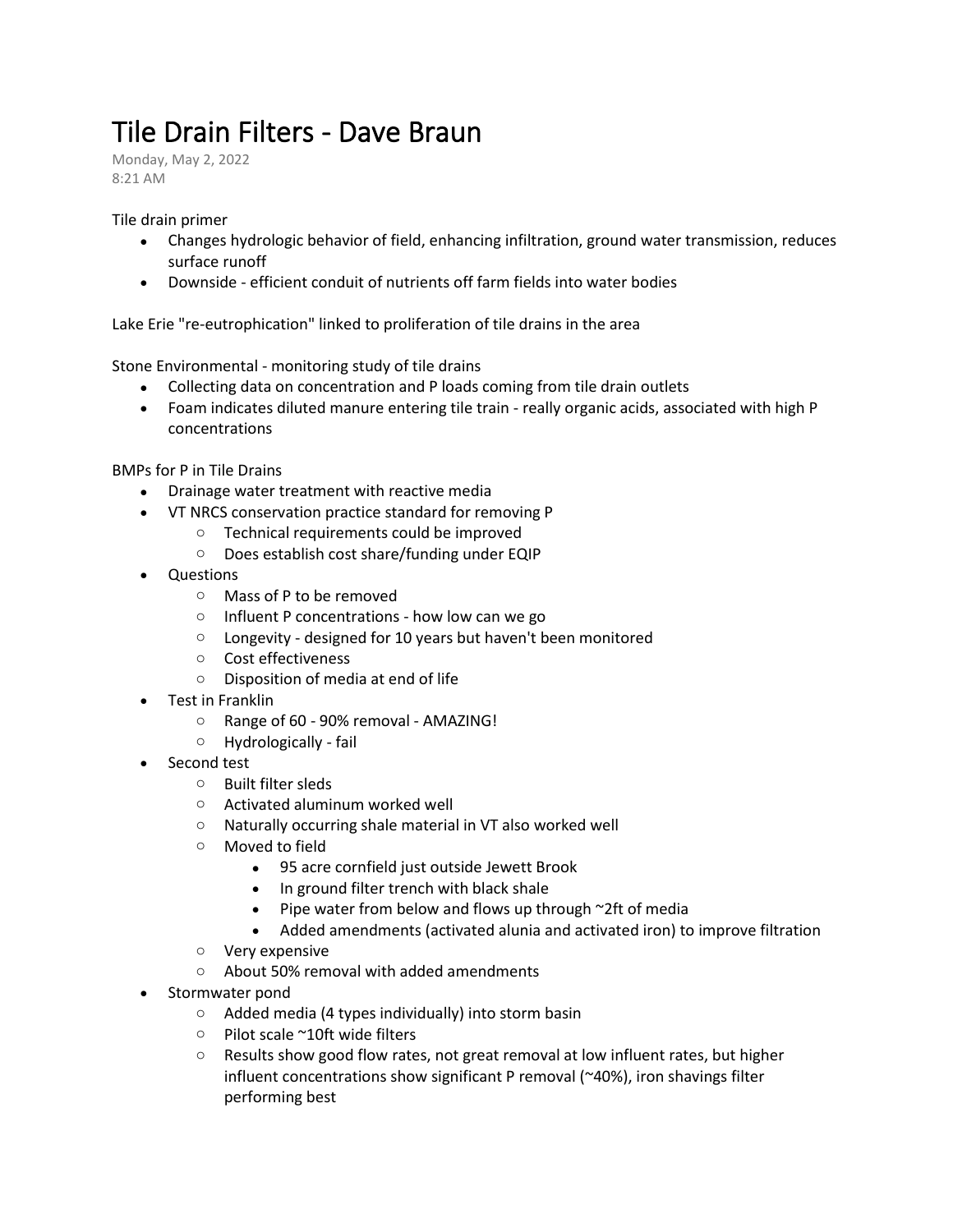- Lake Carmi starting this summer
	- o Each project is working on refining functionality
	- o Improve constructability, improve performance, reduce cost
	- o Testing 4 filter
- Lessons learned
	- o Avoid poorly constructed no holes!
	- o Upflow/lateral flow is better than downflow
	- o Important ot have high hydraulic conductivity in selected media
	- o Perforated, rigid pipe
	- o Avoid drains with submerged outlets
	- o Expect it will be possible to construct filters for most tile drains in VT
		- Most inexpensive will be VT shale with iron and alumina

## Questions!

How does P numbers for untreated tile drain compare to numbers in Lake Erie?

- Variable loads are fairly comparable to what is seen in Ohio
- $\bullet$  .28 .92 kg/ha/yr in Ohio
- $\bullet$  .56 in JBW

How much of an area do the filters take up?

- Looking for areas they can be put in edge of field above the outlet pipe
- Width is 6ft trench, 10 total, scale is done by length along field edge between 20 40 ft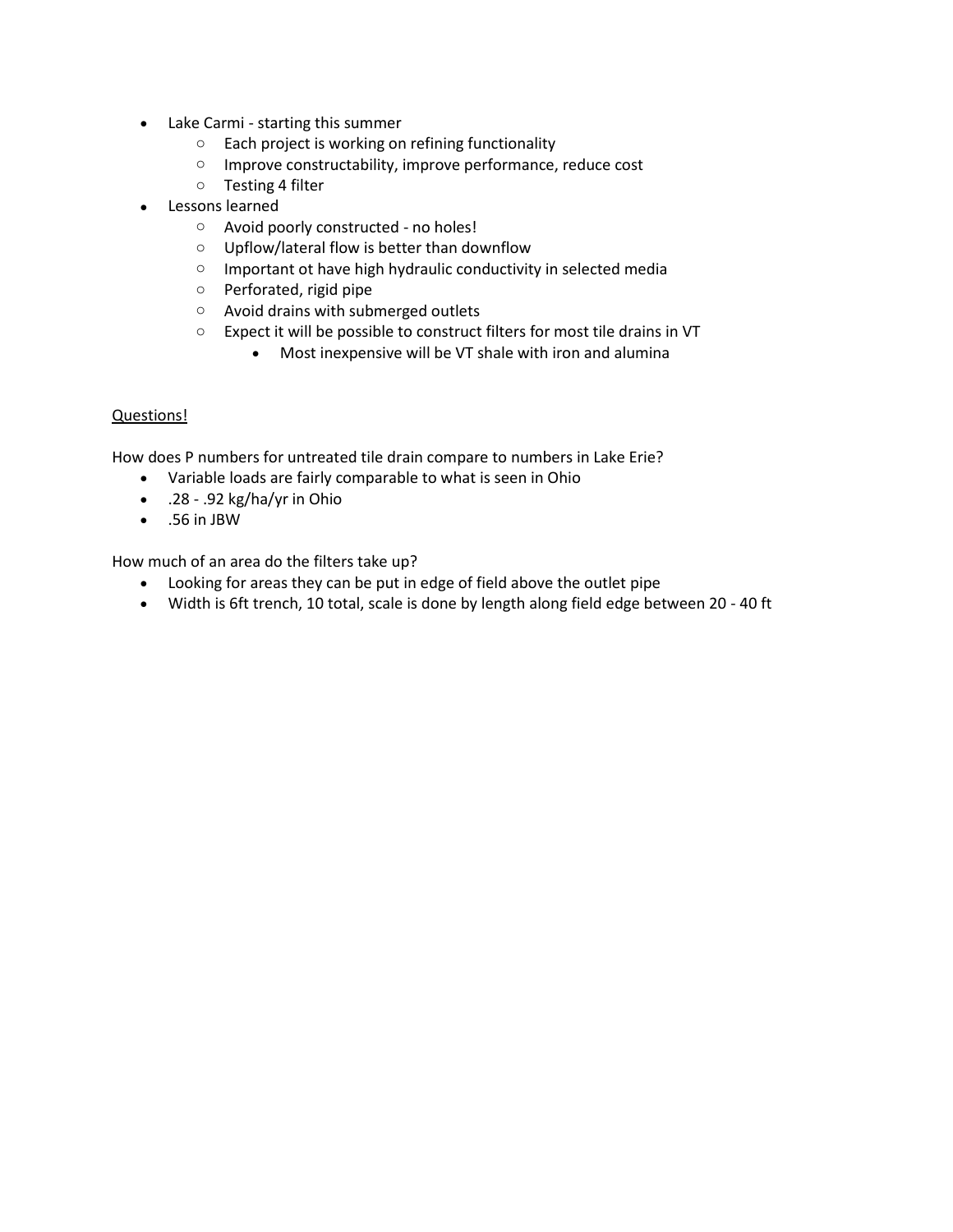# Field Practices to Decrease Phosphorus from Tile Drains - Mike Winchell

Monday, May 2, 2022 8:21 AM

Modeling Impacts of Field Management Practices on Phosphorus Losses through Tile Drains

## 12 sites selected

- Permanent corn
- Soy corn rotation
- Alfalfa
- (see slides for full list)

## APEX model

- Farm/watershed model
- Simulates water, sediment, nutrient, pesticide transport
- Can simulate impacts of many management practices

## Model set up

- Through Farm PREP
- Weather data site specific, and local
- Used best records available from farm for
	- o Crop rotations
	- o Tillage practices
	- o Etc

## APEX calibration

- Working to calibrate to many sites across field study selection
- Minimize systematic bias in over/under estimation of P losses
- Well calibrated across 12 sites
- To account for uncertainty in soils data additional analysis to improve from SSURGO range
	- o Improved calibration statistics for calibration

Application of Management Practices on Sites

- Conservation practices applied to 5 sites
	- o 3 tile drain
	- o 1 edge of field
	- o 1 tile/edge of field
- Four combinations of conservation practices
- Two manure technologies
	- o Difficult to estimate all benefits of management practice
		- Placement of nutrients when/where needed
		- Transportability and storage
	- o Parameterized to optimal P soil
		- 100% application in spring
		- Content and application modified for technology products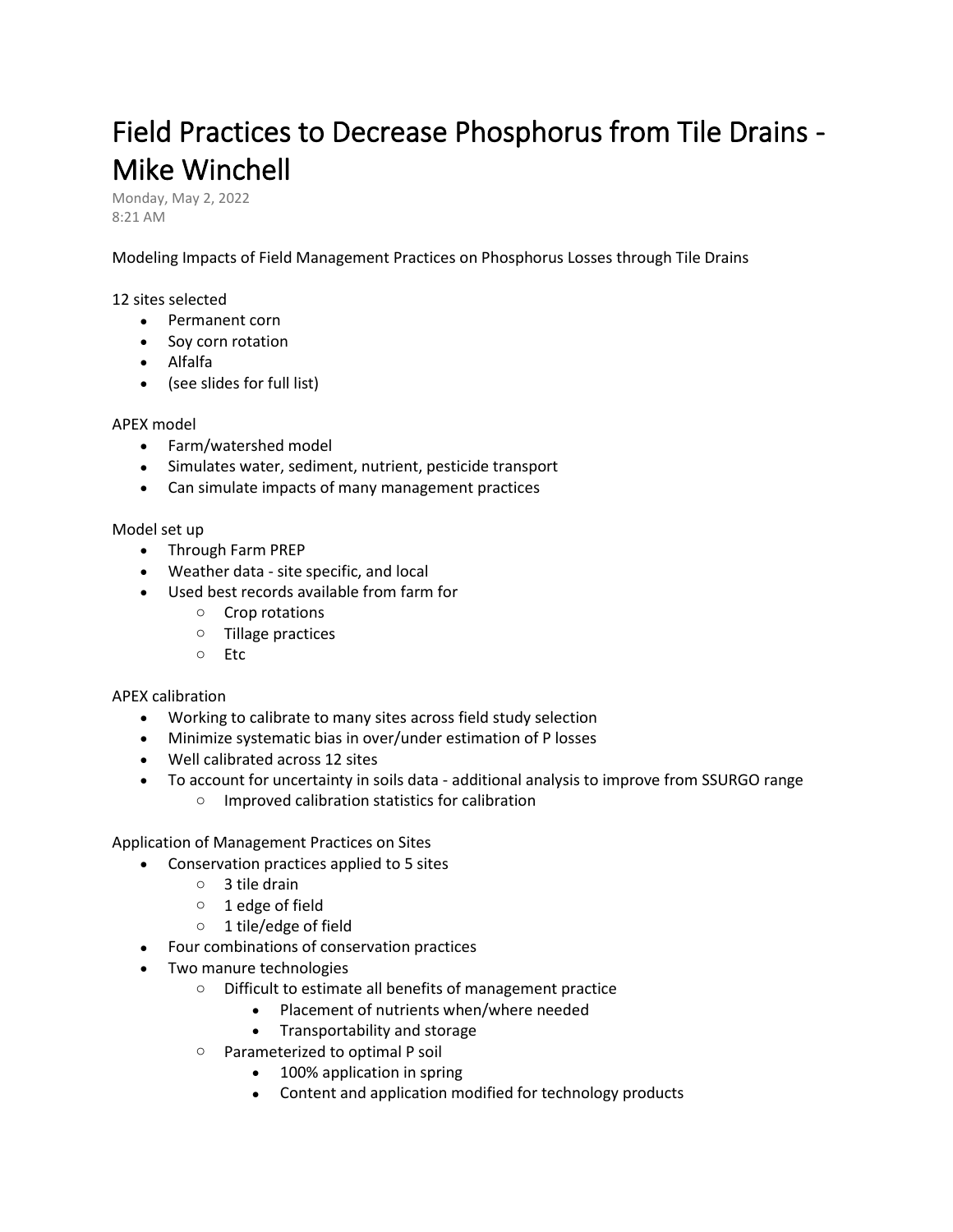- o Parameterized for high P
- Two soil P scenarios
	- o Optimal (5ppm)
	- o High (8ppm)

## Results - Soil

- Optimal P
	- o Effectiveness highest for soluble P, lowest for sediment surface P
	- o P load varies, highest sediment P
- High P
	- o Conservation practices are less effective with total P
	- $\circ$  Larger reservoir of legacy P to continue to leach less impactful conservation outcomes

## Results - Manure

- Optimal
- High
	- o Changes in P reduction is similar in both technologies
	- $\circ$  Scenario modeled reduced P applied each year over 20 year period to meet plant demand

## Results

• More significant impact in later years of simulation

## Questions!

What is DAP and EVAP

- Both separate solid and liquid components
- Some cases low density pure liquid
- Some product is mid-range liquidity
- Some product is much drier
- Idea is varying nutrient content and applicability

Any soil test P results that were higher?

- 8 is not particularly high, certainly lots of fields upwards of 20ppm
- Some simulations with P levels that high, results pending

Other parameters considered, such as crop yield changes or soil type?

- Yield calibration checked against field sites and general ranges for the area
	- $\circ$  Did not do yield analysis for this study as P application rates and concentrations drawn down - would be interesting to look into
- Soil types some variability in soil type but they are all similar in characteristics
	- $\circ$  Haven't done analysis on BMP effectiveness by soil type but would be good to look into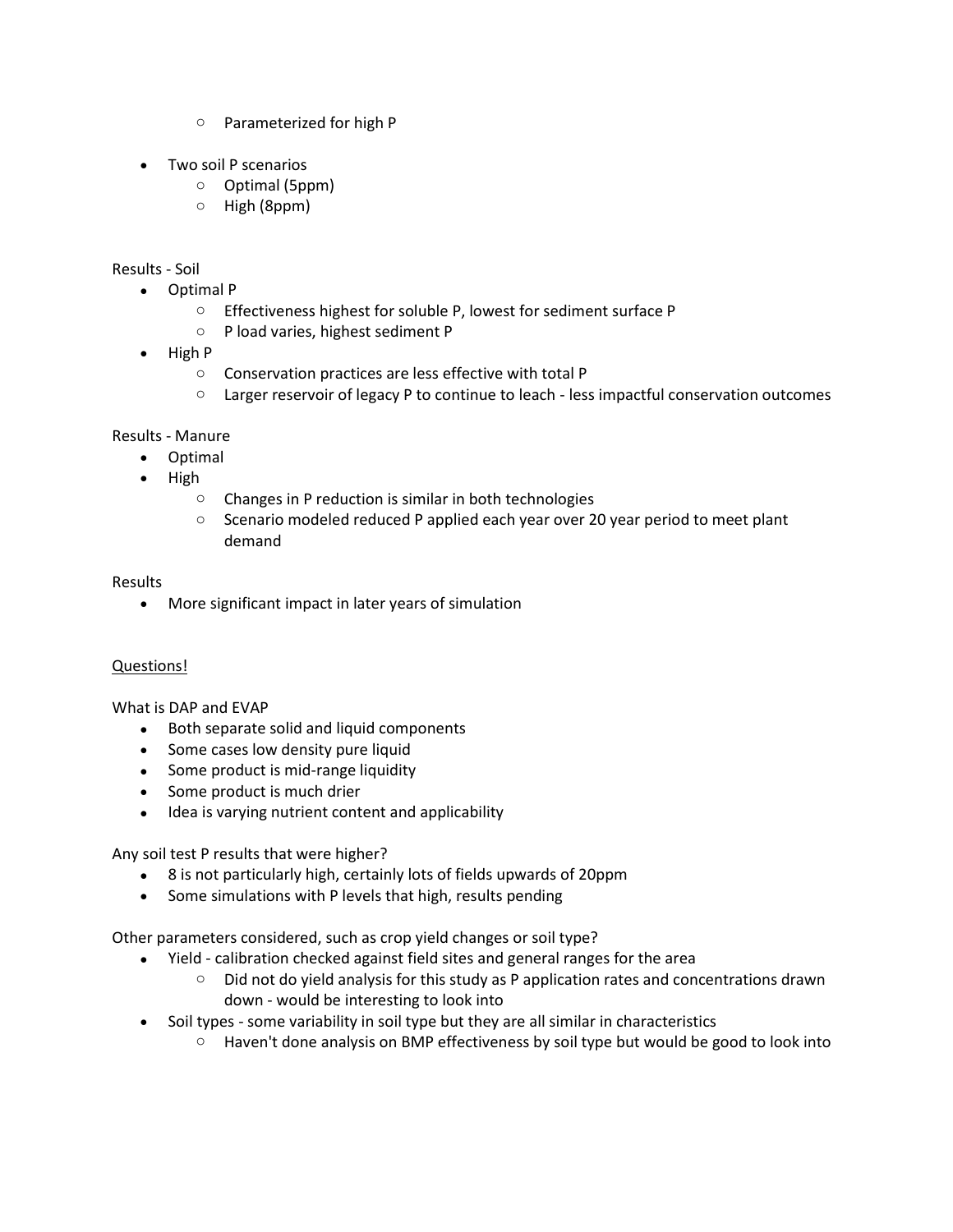## CEAP National - Lisa Duriancik

Monday, May 2, 2022 8:21 AM

CEAP - conservation effects assessment project

Quantify conservation practices across programs and scales

• Focus on quantifying measurable effects of conservation practices and how practices work in context of a watershed

CEAP is a national network

- Opportunity for collaboration and knowledge sharing
- Partnerships are key to getting this work done
- Producers play an important role to progressing understandings

Watershed Outcomes

- More than half of watersheds have been able to attribute improved water quality outcomes to BMP implementation
- Need to work on improved incorporation of fertilizer
	- o Enhance contact of fertilizer source with soil to decrease losses

Work in VT estimating benefits of conservation practices - open data

• See slides for resources

## CEAP in VT

- Applying insights to planning
	- o Soil vulnerability index
		- evaluated across 13 watersheds in national network
		- Continuing to study how this can be enhanced to improve field scale planning
		- o ACPF
			- Lots of validation work to improve usability of this
			- Enhancement Project
				- **EXECTE Field scale planning is wheelhouse of CART**
				- Potential to miss conservation needs and opportunities when looking specifically at field scale
					- Area wide planning is also important
					- ACPF provides watershed scale output conservation opportunities
				- As ACPF gets run more and validated results can be utilized in combination with CART results
				- **■** Improve interpretations and applications outside of upper midwest
					- New water quality practices
					- Opportunity for input!
					- Adding new types of practices
		- o Tools can be challenging to use but important

CEAP watershed program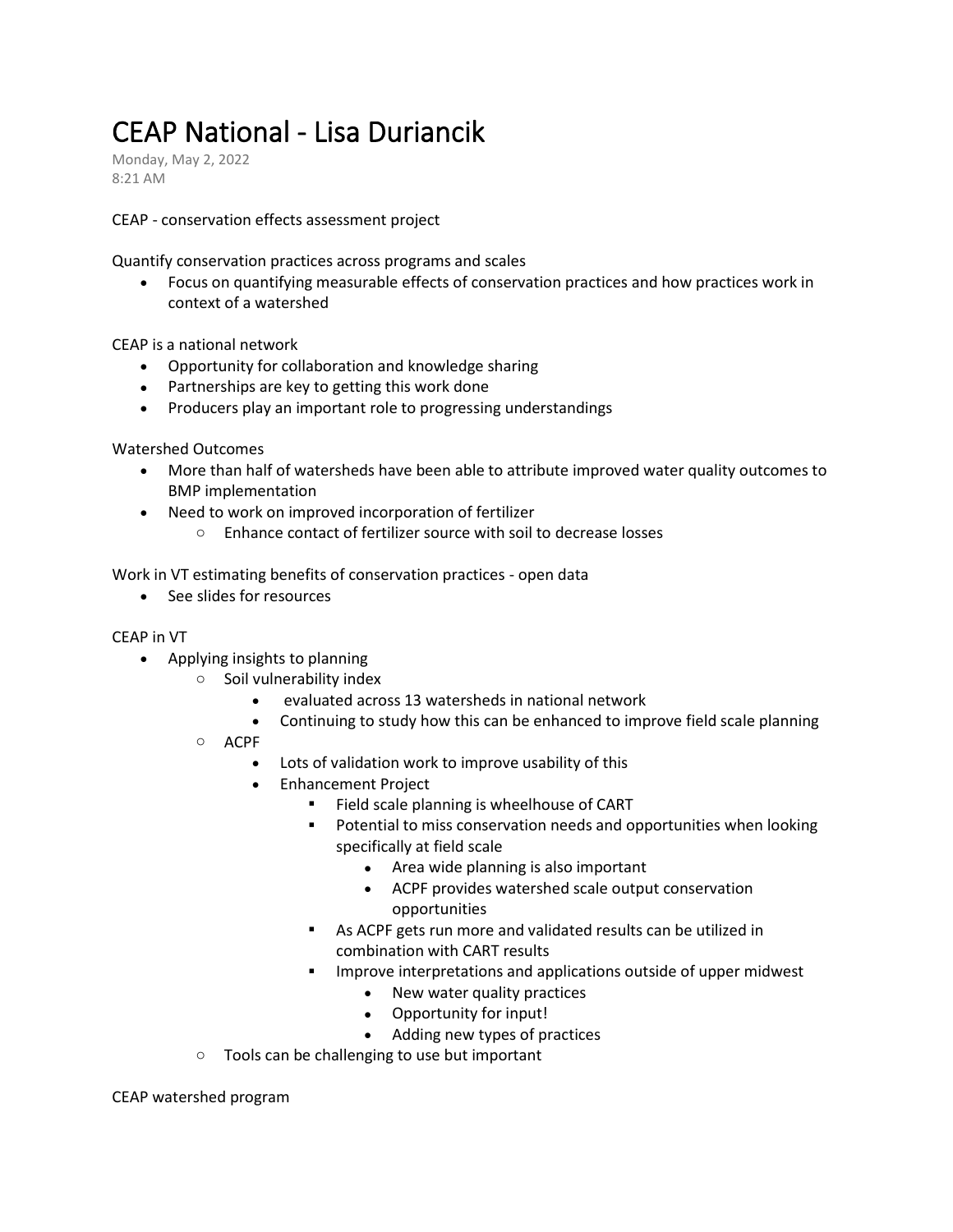- Focus address legacy timelines and lag times
- Sources found in watersheds that can impact ability to document outcomes
- Challenge for managing expectations among stakeholders and stewards who want to make a difference and are not seeing expected changes in water quality in the watershed
- Identify chronic sources
	- o Understand how they mask present day effects of conservation
	- o Which strategies are most effective to manage legacy P
- Working across range of scales
- Lag time quantification tracer
	- o Degradation product of pesticide formulation was changed in 2000
	- $\circ$  Can measure how long it is taking for water to move through groundwater and surface water based on measurement
- Ephemeral gully assessment
	- o CEAP sites nation wide, including Lake Champlain
	- o Field sampling and assess effects of ephemeral gullys
	- o Develop new tools to model and plan for
	- Manure Phosphorus Extraction System
		- o Funding to bring to VT
		- o Built new MAPHEX system customized to need of dairies and P reductions in VT
		- $\circ$  Will be doing field demonstrations and modeling to determine effectiveness and potential of P reduction if this machine is shared across watershed
		- o Working with UVM to compare to other systems / options already available in Vermont

## Questions!

Timeline of MAPHEX?

- Hoping demos will happen this year, plan was summer 2022, experiencing some delays
- System is pretty well built at this point
- Do field evaluation and testing in VT

## Scale of MAPHEX system?

- System built in VT can process 125,000 gallons per day
- Much larger than system shown in photos in presentation
- Designed to handle capacity to match need for VT dairies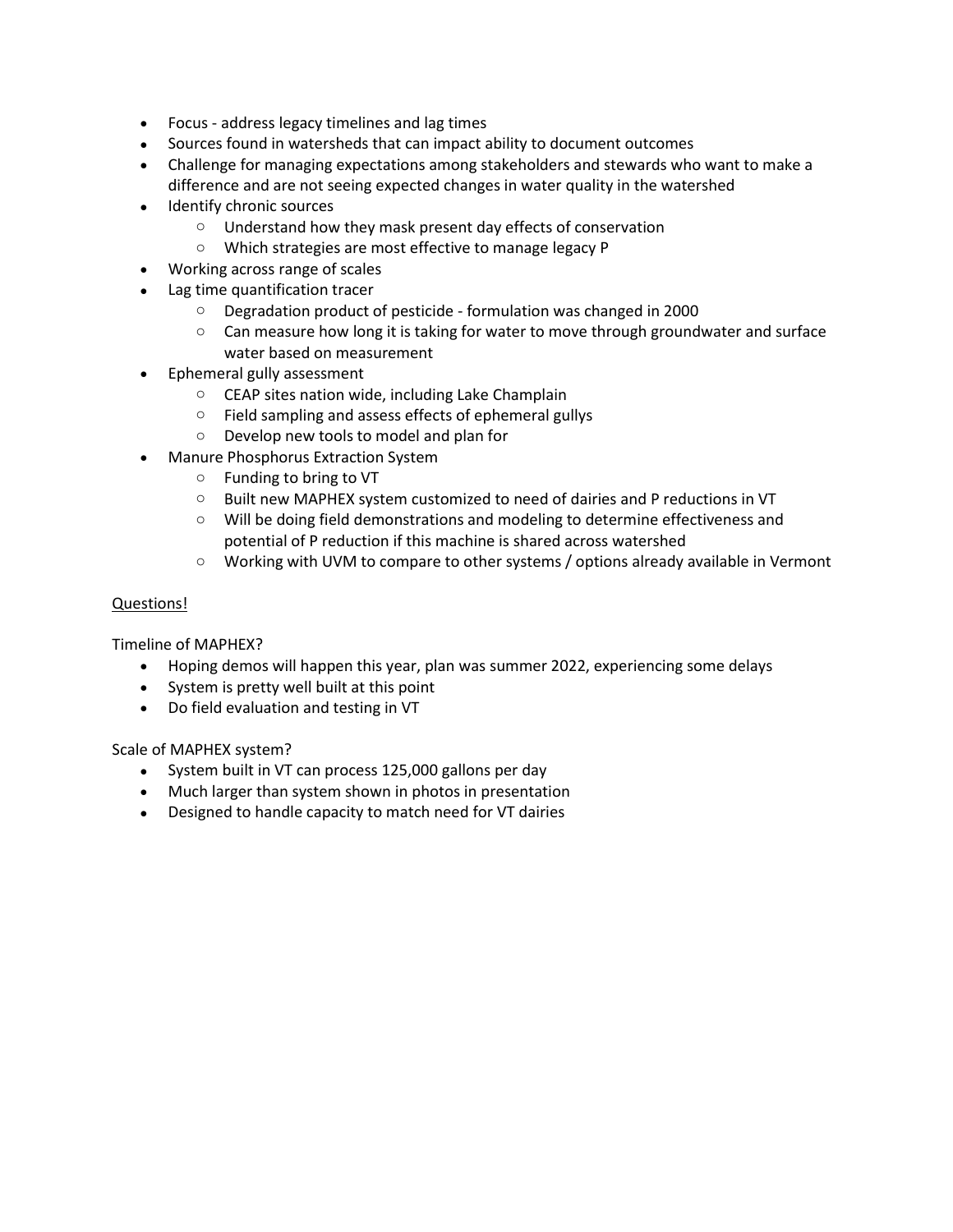## CEAP Vermont - Joshua Faulkner

Monday, May 2, 2022 8:22 AM

## CEAP in the Lake Champlain Basin

Experimental Design

- Paired watershed design
	- $\circ$  2 years monitoring watersheds for hydrology and quality for calibration
		- Helps establish relationship between watersheds to allow for accounting effect of conservation implemenation during treatment period
	- o Followed by treatment period
		- Treatment watershed ramped up conservation practices
			- Control watershed conservation as usual
- Control Watershed
	- o Little otter creek
	- o Heavy clay
	- $\circ$  ~ 50% ag land use
- Treatment Watershed
	- $\circ$  Monitoring east and west branch of dead creek upstream of wildlife management area
	- o Heavy clay
	- $\circ$  ~ 75% ag land use
- Watershed location
	- $\circ$  Close proximity to ensure both watersheds receive the same climatic inputs

## Monitoring

- Sampling is automated to measure concentration and load
- Threshold set to trigger sampling based on qualifying runoff event (flow paced sampling)
- Biweekly baseflow samples also collected
- Working on capturing winter samples
	- $\circ$  Important time of the year for understanding nutrient flux and nutrient loss from the landscape
	- $\circ$  With climate change increased frequency of runoff events during winter months (more above freezing days)
	- o Developing/testing freeze resistant sampling technology

## Management and Land Use

- Established consent with farmers in watershed for state and federally collected information o Permission to access USDA data
- Small farms outside of state and federal programs
	- o One-on-one information collection to inventory field practices and cropping

## Results

- Baseflow TP and TDP
	- o East branch of Dead Creek
		- Spikes in early winter/late fall in both 2020 and 2021
	- o Same trend observed in Little Otter Creek headwaters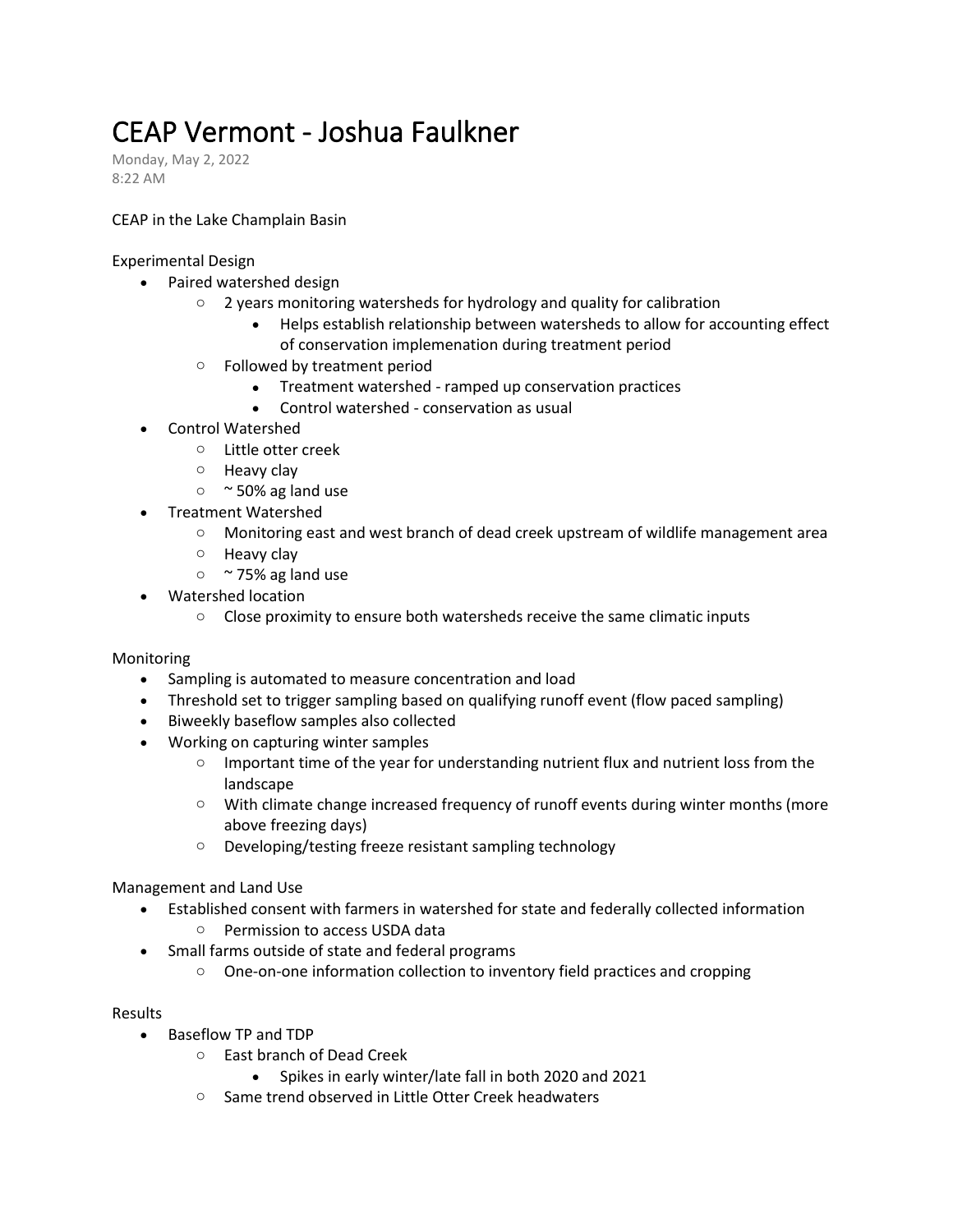- o More noise in West Branch Dead Creek
	- Still same late fall/early winter spikes
- **Stormflow** 
	- o Results support choice of Dead Creek as treatment watershed lots of room to improve P levels
	- o Much larger percentage of TP is particulate during storm events
- Have loading data
	- o Combined with flow data to get loading score
- Statistical analysis of calibration period shows good results
	- o Ready to move into treatment period
	- o Will lean on partners to accelerate conservation implementation in treatment watershed

## Subprojects under CEAP

- Evaluating soil health in CEAP watersheds
	- o Soil health samples in 70 fields
	- o Bulk density cores and carbon stocks
	- o Return soil health data back to farmers
		- Opportunity to provide value to farmers for participating in project
	- $\circ$  Goal track soil health long term and investigate correlation to water quality
		- Will return to sample in 3-5 years and see if data samples align with changes in water quality
	- o Soil health scores are high, slightly higher in dead creek

CEAP stacked practices study

- Field scale study within watershed study
- Evaluating effect of combined practices on P export from fields
- Paired ditch filter to assess surface and subsurface flow

## Questions!

Can you speak more on accelerated conservation efforts? Is this something that needs multi-agency support

- Focus is pointed on this now
- Working with NRCS, agency of ag, conservation districts
- Implement mechanisms to accelerate implementation in Dead Creek watershed

Wetlands program is updating maps?

• Would be interesting to use this data to understand watershed

CEMAs can be used in planning process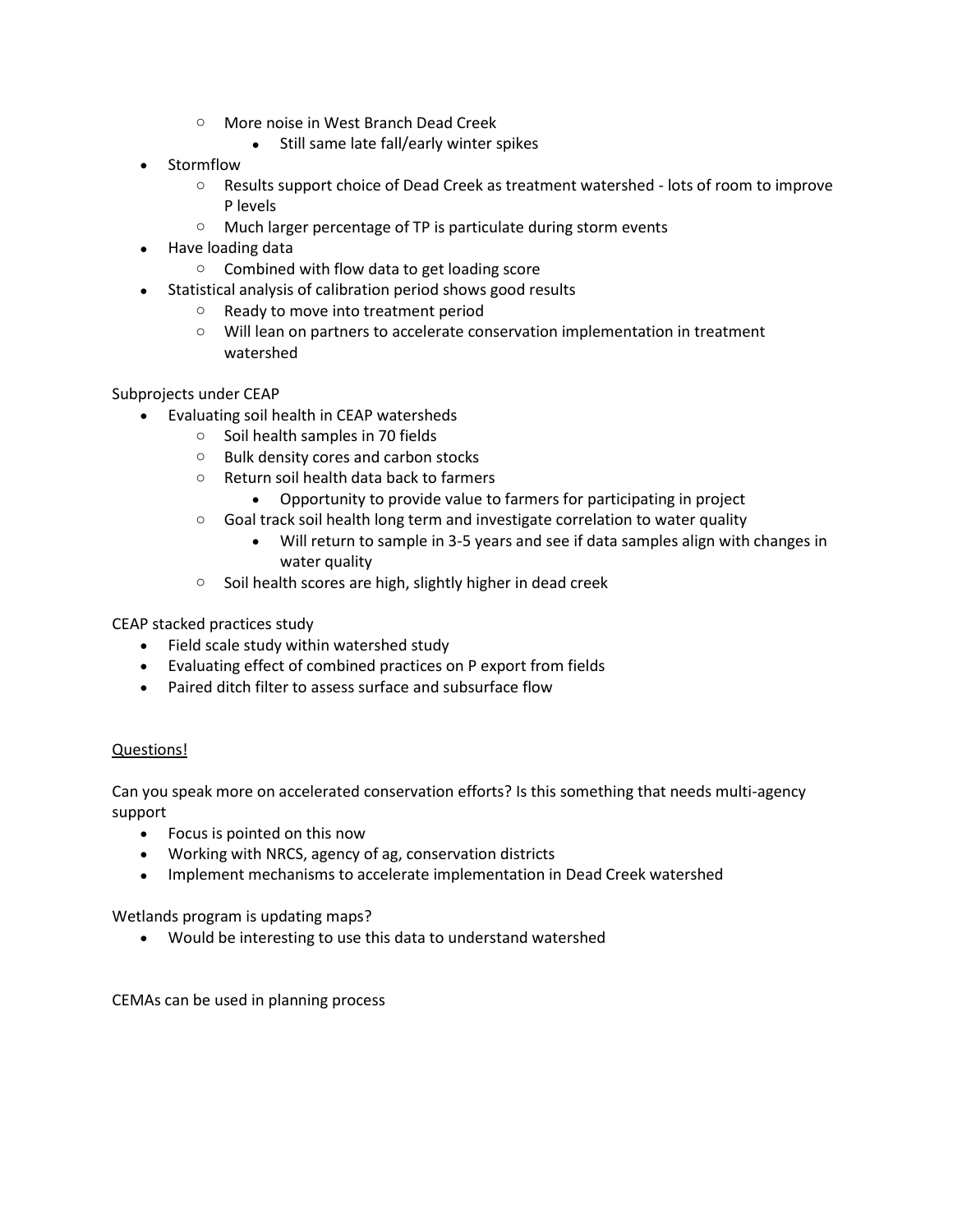# Legacy Phosphorus & Conservation Practices - Peter Kleinman

Monday, May 2, 2022 8:22 AM

Conservation trade-offs and legacy P - USDA legacy Phosphorus Assessment

## Conservation Tradeoffs

- Findings in early 2000s research shows range of increase/decrease of P losses through common conservation practices
	- o Ex: conservation tillage, riparian buffers could increase DP
- Fall into systems
	- o Avoid
	- o Trap

Trapping Processes

- Should be implemented in system approach to serve conservation objective
- When working correctly
	- o Impound runoff
		- o Diffuse flow
		- o Reduce sedimentation
		- o Enhance biological cycling and abiotic processes
	- Can be modified to reduce effectiveness
		- o Extreme events
		- o Concentrated flows
		- o Scouring, resuspention
		- o P saturation
		- o Reductive dissolution
			- Results in pulses of DP that can be harmful to ecosystem
		- o Biological cycling
- Many examples of conservation practices that have reduced functionality
	- o Riparian buffers
		- Great at trapping TP
		- Not as good at reducing DP

Nutrient mitigation in cold climates

• Freeze/thaw cycles increases movement of extractable P

Soil test P in buffers for Virginia, PA, MD

- Looks the same throughout study period
- Can result in stored P becoming mobilized

Legacy P

- Residual P in environment accumulated over years
- National project coordinating over several sites
	- o Building on concern of systems that are overloaded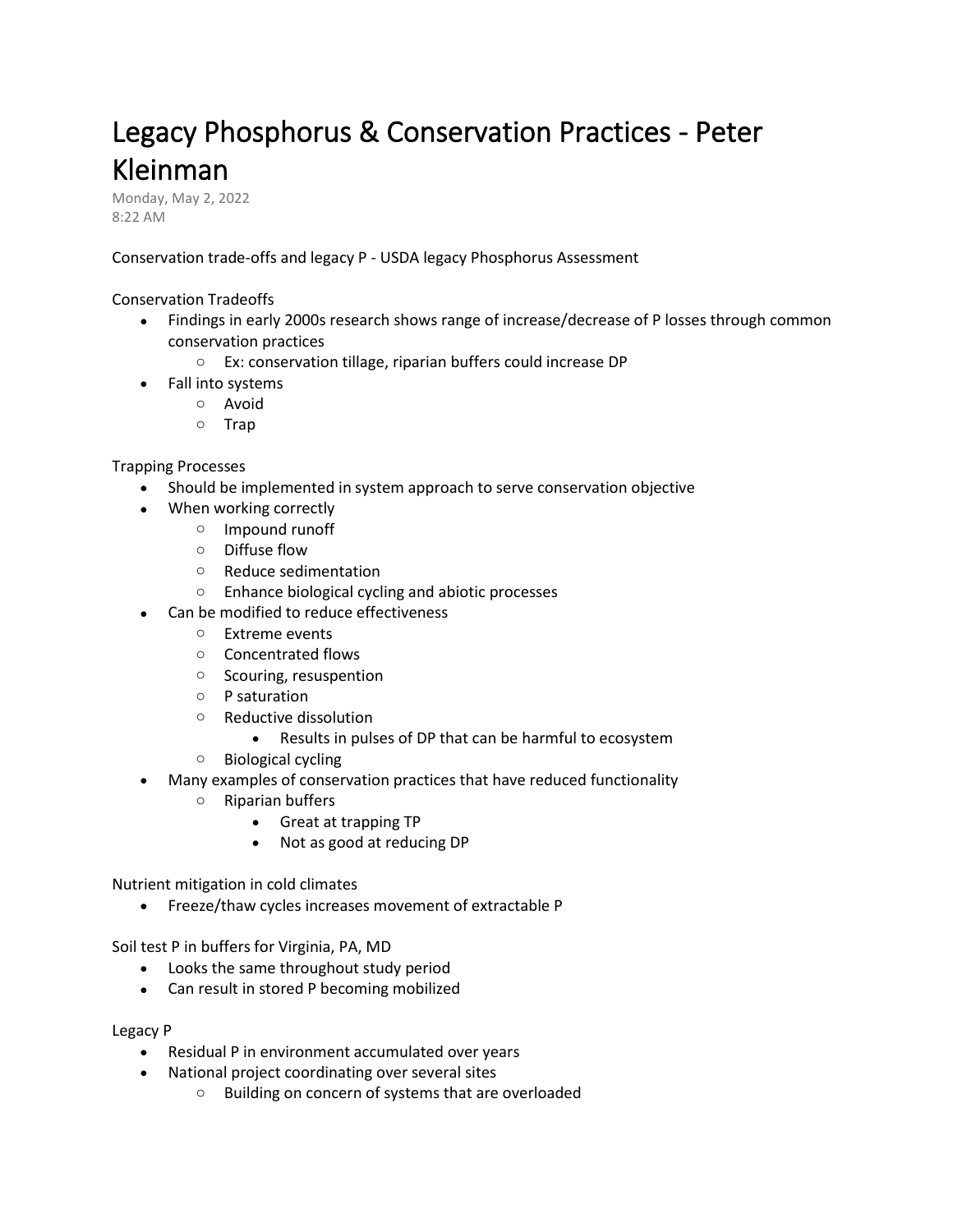- Phytomining studies
	- $\circ$  It takes many years to degrade legacy P\
- Its everywhere and can be a real challenge to conservation program

CEAP legacy P project

- Many sites involve dairy production
- Using various data scales
- Coordinated site characterization
	- o Currently ongoing
		- Range of analyses instream, in ditch, in field
- Hypothesis driven sampling
	- $\circ$  Legacy P concerns reside in portions of field where flow accumulates or can be impounded
	- $\circ$  Sampling around tile drains to determine where is source to drain at surface or subsurface as well as horizontally in space
- All going into set of recommendations for dealing with legacy P at systems level

Mitigation Recommendations

- Soil amendments
- Phytomining
- Clean out
- Stacked practices

Fertilizer recommendation support tool

- Democratizing soil testing data
- Encouraging funders to support new analyses around soil fertilizer recommendations
- Come into play with management recommendations
	- o Work towards draw down to crop needs

Management Recommendations

- What are timelines to addressing legacy P
- There is lag time to addressing legacy P

## Questions!

Talking about strategy for reducing soil test P, reducing application is one method, can be a difficult conversation to have with farmers? could you put a number on a place to start with farmers? If soil test P is getting into the teens, where do you start?

- In extension and outreach need to be true to science, can't just tell folks what they want to hear. Follow land grant recommendations and rates
- Still deal with a lot of people that think they need a little extra starter fertilizer, trials show that is not impactful.
- Can get contentious, but is a disservice to avoid following the science
- Wouldn't recommend pushing below thresholds without some test contract on buffer or other measure
- Fred M built in aluminum into equation in VT
- Corinne (Cornell) study put in strip trials across NY and let farmers see for themselves